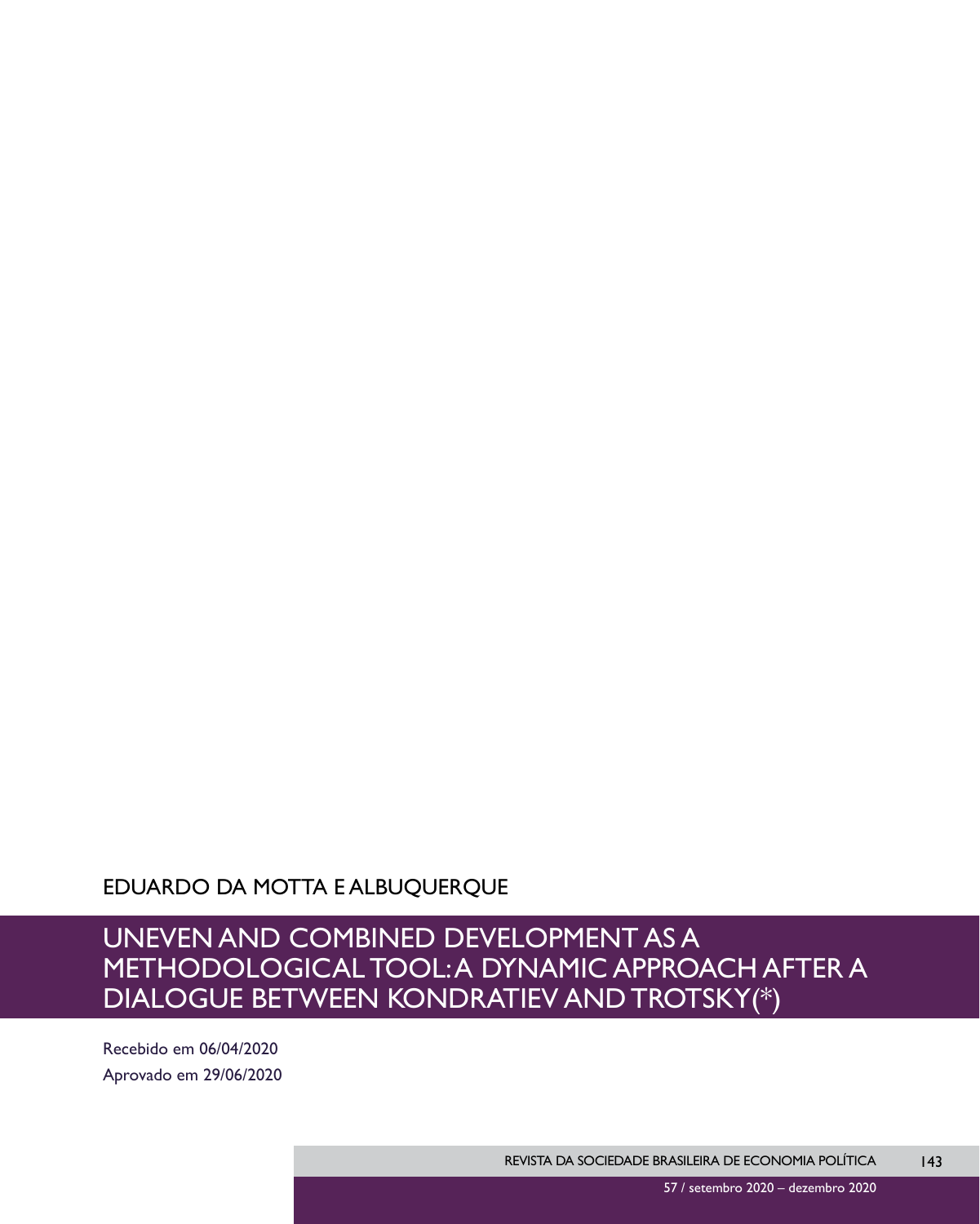# UNEVEN AND COMBINED DEVELOPMENT AS A METHODOLOGICAL TOOL: A DYNAMIC APPROACH AFTER A DIALOGUE BETWEEN KONDRATIEV AND TROTSKY(\*)

#### **Abstract**

This paper suggests that Trotsky's elaboration on uneven and combined development can be a methodological tool to understand contemporary capitalism. A dialogue with Kondratiev is a starting point, as each new technological revolution creates a new level of unevenness. Technological revolutions also transform channels through which combination takes place. As both *unevenness* and *combination* change over time, it is possible to have a dynamic approach to the process of uneven and combined development. This dynamic approach is a methodology to investigate how new amalgams between modern and archaic forms shape varieties of capitalism at the periphery and transform the global dynamic of capitalism.

**Keywords:** technological revolutions; center-periphery divide; varieties of capitalism; expansion of global capitalism

#### EDUARDO DA MOTTA E **OUEROUE** ALBU<sub>-</sub> JEL CLASSIFICATION: O<sub>30</sub>, 043, P50

(5 July 2020)

Autor do livro Agenda Rosdolsky (publicado pela Editora UFMG em 2012). Professor titular do Departamento de Ciências Econômicas e do Cedeplar da Universidade Federal de Minas Gerais (UFMG).

E-mail: [http://albuquer@cedeplar.](mailto:http://albuquer@cedeplar.ufmg.br) [ufmg.br.](mailto:http://albuquer@cedeplar.ufmg.br)

ORCID: [https://orcid.org/0000-](https://orcid.org/0000-0002-1591-875X) [0002-1591-875X.](https://orcid.org/0000-0002-1591-875X)

Paper presented at UNEVEN AND COMBINED DEVELOPMENT FOR THE 21ST CENTURY: A CONFERENCE (Glasgow, 5-7 September 2019, session "The View from the Global South: Then and Now", 6 September 2019). I would like to thank students that attended two disciplines at Face-UFMG: in 2017, "Revoluções tecnológicas e a dinâmica centro-periferia" (ECN010 TC3) and, in 2018, "Variedades de capitalismo na periferia" (ECN063 TC). I would like to thank financial support from CNPq (Grants 401054/2016-0 and 307787/2018-4) and from SENAI (Ordem de Serviço 510000011, Projeto IPEAD 159). I also would like to thank the referees and the editor from *Revista da Sociedade Brasileira de Economia Política* for their useful comments and suggestions on an earlier version of this paper. The usual reminder holds.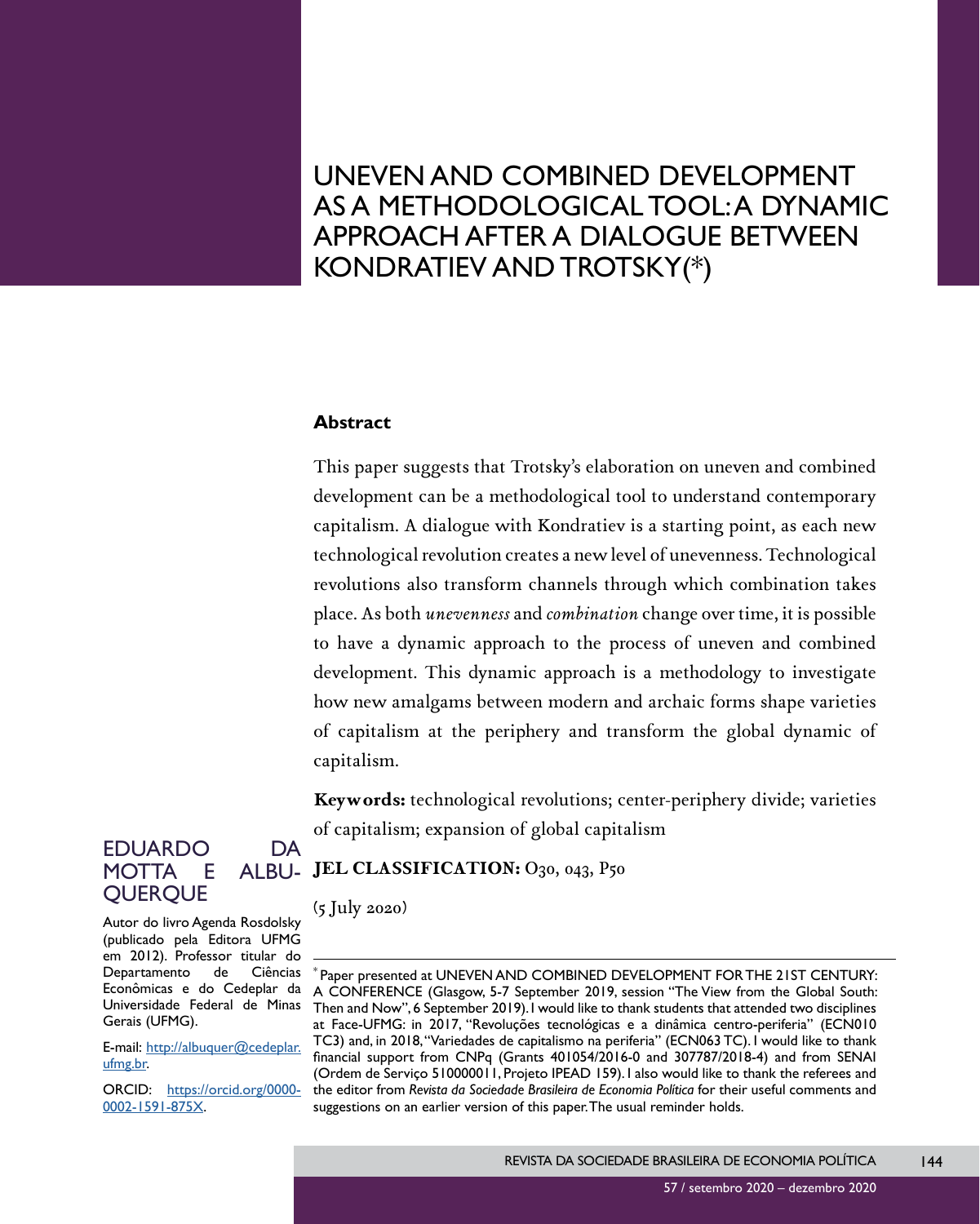### **Introduction**

Triggered by the British Industrial Revolution, the global expansion of capitalism is not a smooth process, it is not a sequential and repeated appearance of replicas of original institutional formations. Instead, the process of expansion of global capitalism structures different institutional arrangements that characterize current capitalism.

A snapshot of the global economy shows at the center of global capitalism very different institutional arrangements, based on different innovation systems (NELSON, 1993) or on different welfare systems (ESPING-ANDERSON, 1990). At the periphery there are different forms of capitalism, with very specific economic dynamics: Latin America (FURTADO, 1970), South Africa (FINE *et alii*, 1996), Middle East and North of Africa – MENA – (ACHCAR, 2013), India (DRÈZE & SEN, 2002), China (NAUGHTON, 2007) and Russia (DJANKOV, 2015) show how heterogeneity at the periphery is a key feature of global capitalism (RIBEIRO et alii, 2015)<sup>r</sup>.

This heterogeneity might be rooted in the process of the expansion of capitalism. The British Industrial Revolution provoked impacts throughout the whole global economy. Marx (1867) articulates the British Industrial Revolution with a "new and international division of labour" (*ibidem*, p. 579) that "converts one part of the globe into a chiefly agricultural field of production for supplying the other part, which remains a pre-eminently industrial field" (*ibidem*, p. 580). This new international division of labor shows the impact of the British Industrial Revolution on the reconfiguration of global economy between a center and a periphery (FURTADO, 1987).

<sup>&</sup>lt;sup>1</sup> This identification of heterogeneity as a feature of capitalism at the periphery does not imply that there is homogeneity within capitalism at the center. Structural heterogeneity is present in industrial and economic sectors in developed countries, as inequality is part of its structural conditions. However, as the center heterogeneity does not involve pre-capitalist economic forms or their residues, heterogeneity is limited to institutions, economic forms and features from capitalist relations. I would like to thank one referee of this journal for making this point.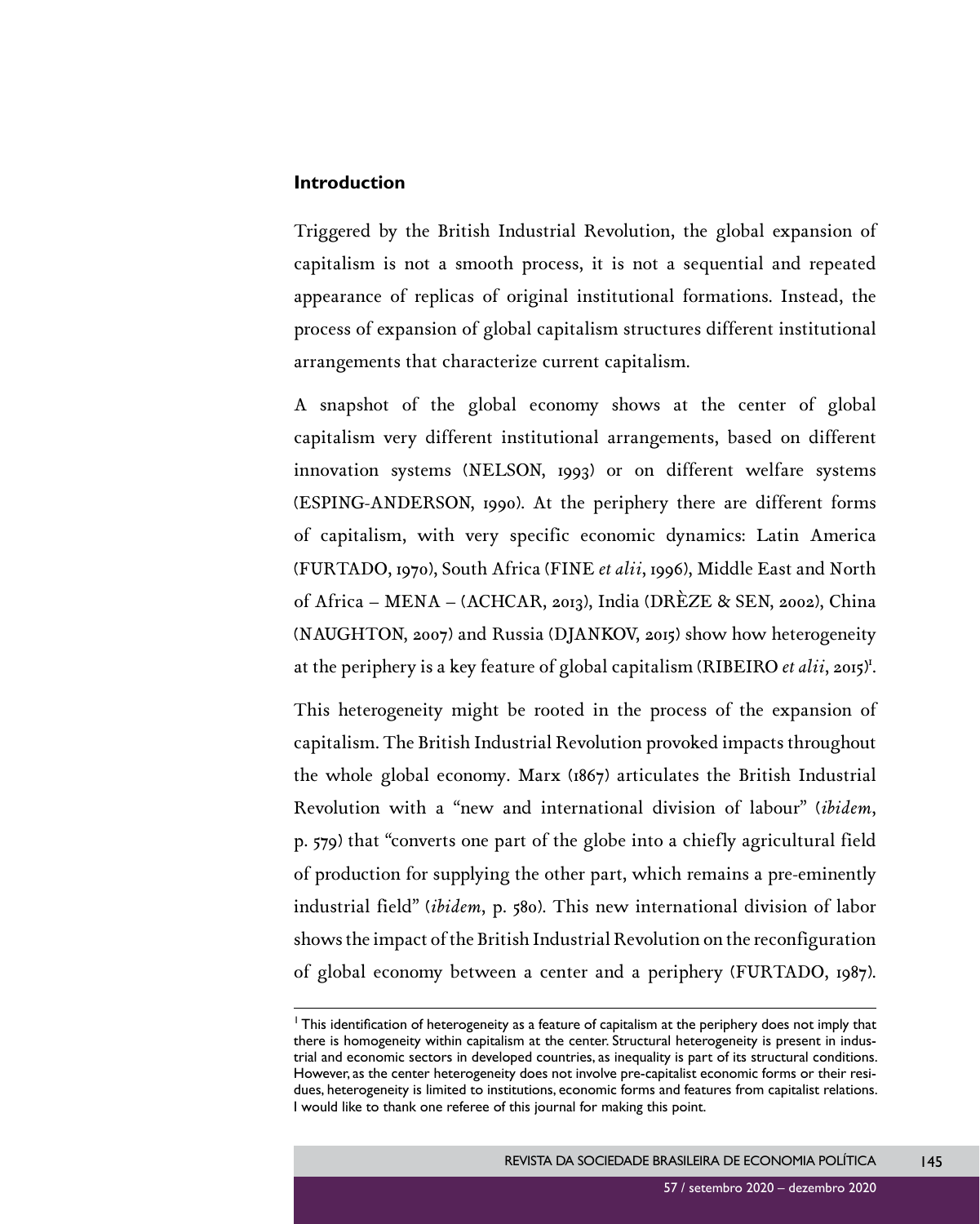The *big bang* triggered by the British Industrial Revolution (PEREZ, 2010, p. 190) took place in a world populated by different societies and different historical backgrounds: India, China, Africa, new countries like USA, Canada, Australia and in Latin America.

This process was captured by Trotsky's (1930, chapter 1) elaboration on uneven and combined development. The initial result of those new pressures coming from more advanced countries – "the whip of external necessity" – is a process that brings together "a combination of separate stages, an *amalgam* of archaic with most modern forms" (TROTSKY, 1930, p. 25)<sup>2</sup>. Trotsky was focusing on the "peculiarities of Russian development", but this insight can be further extended to all backward countries. This amalgam, a result from a combination of archaic and modern forms, is not homogeneous. There is a gradient of levels of backwardness, a temporal order showing when each society was summoned to participate in the global economy: "second, third or tenth" moments (*ibidem*, p. 25)<sup>3</sup> .

The impact of the Industrial Revolution at the periphery is not limited to a reconfiguration of the center-periphery divide (FURTADO, 1987), but also to a creation of a heterogeneous periphery from the start: different amalgams, different combinations of archaic and modern forms – heterogeneity within regions and among countries. This heterogeneity is a consequence of the nature of the society and the economy that received the "whip of external necessity". Those societies and historical formations received the impacts of those shock waves initiated by the Industrial Revolution in different ways, depending upon the degree and form of their previous integration in this emerging global economy, their level of development, their previous role in the international division of labor, their perceptions of the changes

146

 $2$  The presence of archaic forms in those amalgams at the periphery is a difference vis-à-vis the heterogeneity at the center.

 $3$  This insight from Trotsky might have inspired Gerschenkron's well-known concept of "gradation of economic backwardness" (GERSCHENKRON, 1952; SELWIN, 2007; LINDEN, 2012).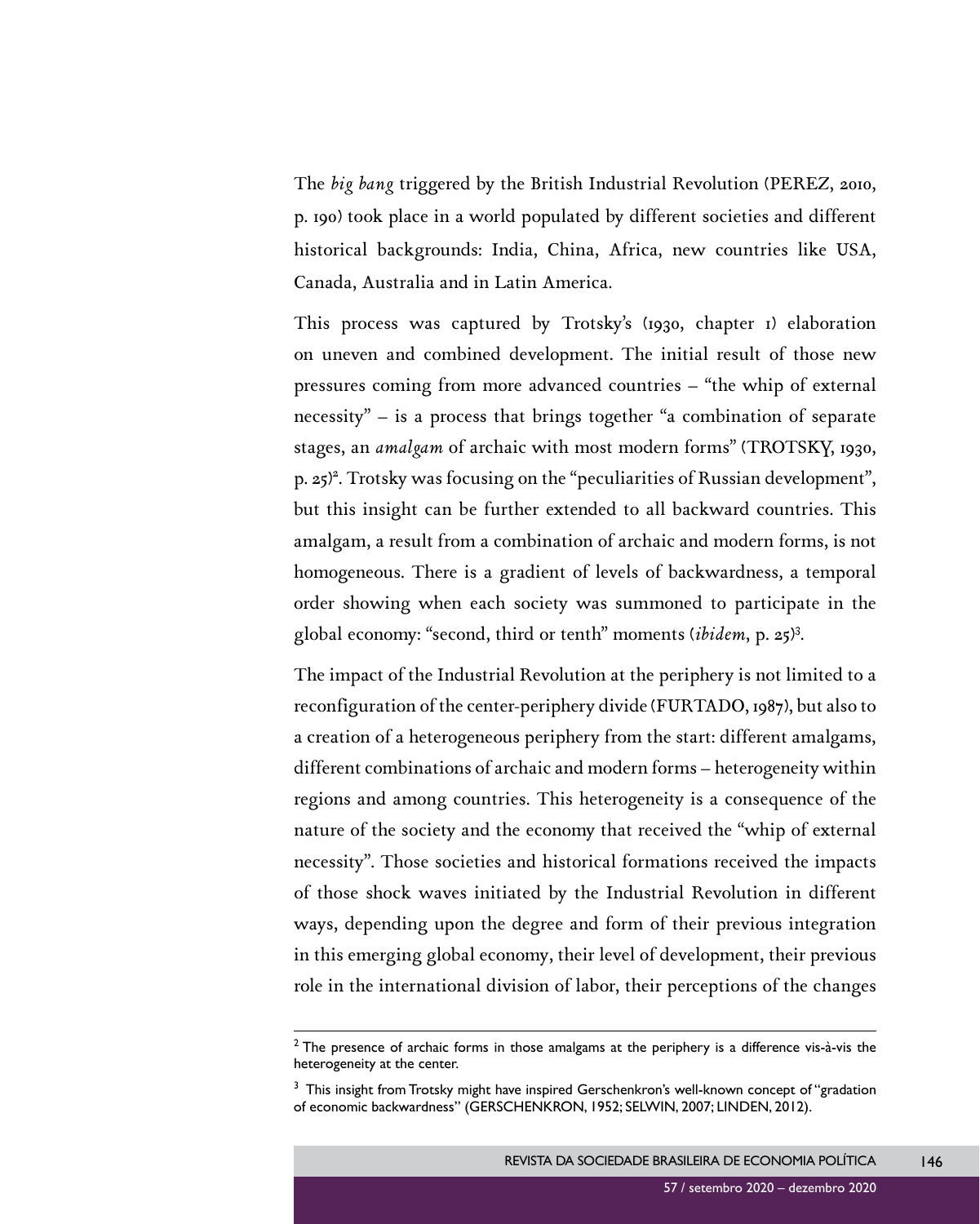taking place in Western Europe and their resources to deal with this new revolutionary change<sup>4</sup>.

Therefore, the British Industrial Revolution transformed the global economy, inaugurated a new international division of labor, reconfigured the center-periphery divide and generated many different amalgams between the new industrial era and the old established societies at the periphery.

However, this global scenario – a center and a heterogeneous periphery – is just the starting point of a new global dynamics. Since the first technological revolution – the British Industrial Revolution – this global system generated five other technological revolutions (PEREZ, 2010, for the first five technological revolutions; the invention of the World Wide Web in 1991 might be the starting point of a sixth). Each of those new technological revolutions had a *big bang* that triggered new waves that shocked the whole world. But those impacts had a peculiar dynamics, as each new technological revolution impacted countries as amalgams of modern and archaic forms generated by previous *big bangs*. Societies transformed by the impact of previous technological revolutions came again under pressure of the "whip of external necessity" triggered by newer technological revolutions.

<sup>&</sup>lt;sup>4</sup> Regions of India were British Colonies since the XVIIIth Century and the initial impact of the Industrial Revolution destroyed its position as the "textile workshop of the world" (DARWIN, 2007, p. 193), changing her role in the international division of labor, "an astonishing reversal", with India becoming an importer of British cotton manufactures (ibidem, p. 196). The nature of the initial articulation of industrial capital and Indian social formation is described by Raychaudhuri (1983). China's traditional economy (MYERS & WANG, 2002) had a later and different initial impact, stronger after the military defeat in the Opium Wars (1840s) and the Treaty System (FAIRBANK, 1978) that established localized and limited entry points – "Treaty ports" – for an introduction of modern capitalism in China (BERGÈRE, 1983, p. 724). The delayed and slow perception of local elites about the impact of Industrial Revolution also shapes China's initial inclusion in the global economy (KUO & LIU, 1978). Russia had a strong state that intervened in the process of industrialization – "[c]apitalism seemed to be an offspring of the State" (TROTSKY, 1906, chapter 1, p. 4). Japan, isolated and following the Opium Wars and their consequences, was transformed by a political revolution – in 1868 – that reorganized the state and initiated industrial development (OHKAWA & KOHAMA, 1989, pp. 250-260). Latin America and South Africa were integrated to the global economy as suppliers of agricultural and mineral resources. Those different initial impacts and different forms of assimilation of the Industrial Revolution shaped different amalgams that molded the economic paths followed by those countries during the XXth Century.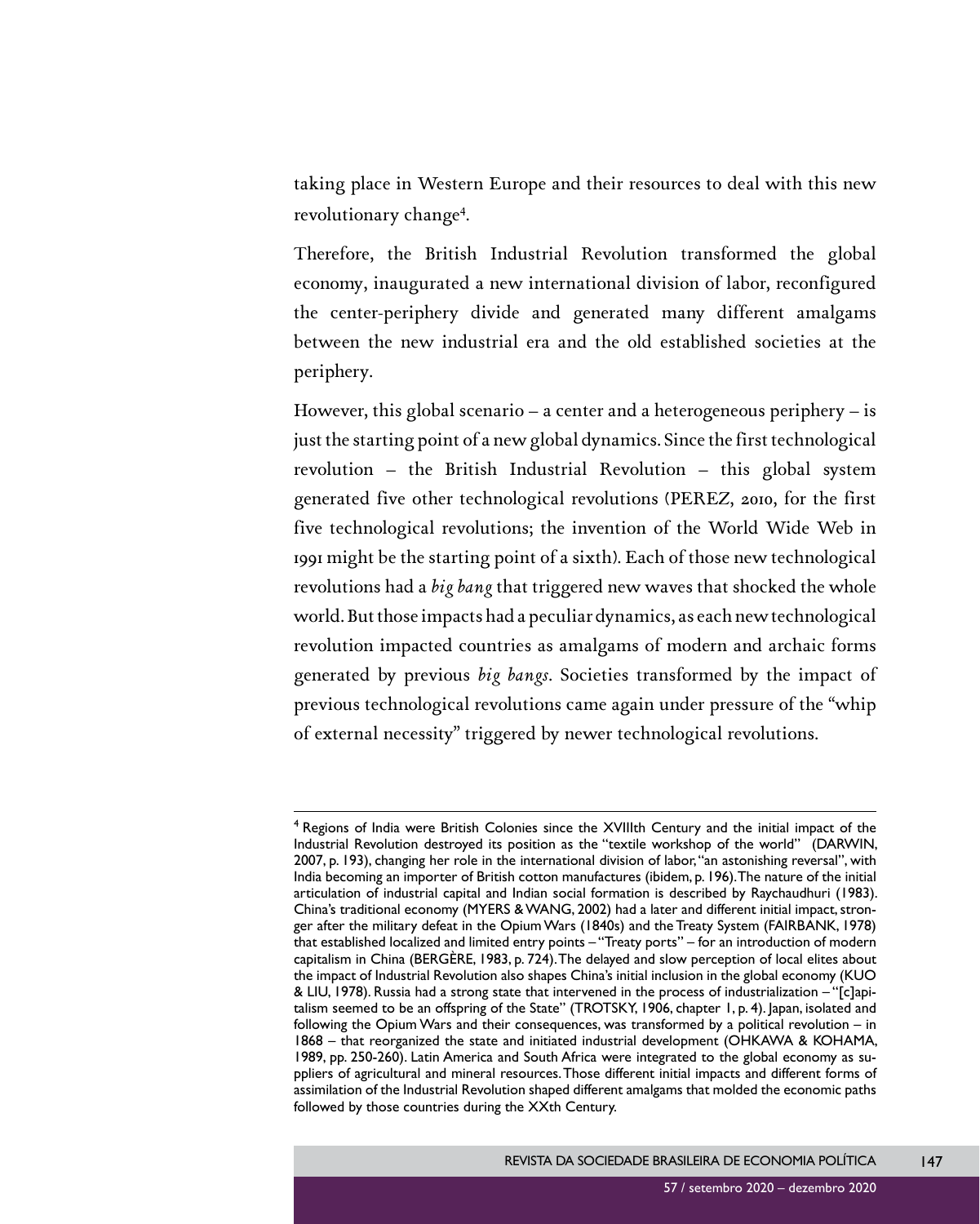The process of uneven and combined development might have a dynamics that is affected in both sides of its development – both *unevenness* and *combination* change over time.

On the one hand, *unevenness* is not static.

Kondratiev (1926a, 1926b, 1928) suggests how technological innovations are among starting points to new "cycles" of capitalist development, processes that lead to permanent transformation at the center. Kondratiev contribution was later elaborated by J. A. Schumpeter (1939), E. Mandel (1972) and C. Freeman and F. Louçã (2001), among others. Unevenness is permanently introduced and renewed in the global system by "successive industrial revolutions" (FREEMAN & LOUÇÃ, 2001, pp. 137-370), by a sequence of technological revolutions.

On the other hand, *combination* also changes.

First, the forms of combination change over time, through new forms of internationalization. Initially, at the time of the British Industrial Revolution, foreign trade and colonial adventures were the main connectors of different countries in different stages of development. As the succession of technological revolutions reshaped economies again and again, new forms of internationalization emerged, as the transnational corporations and the World Wide Web show. Those new connections between different countries change the ways that unevenness can be combined. Those new connections, changes in the combined side of the process, also present new possibilities for new features of contemporary capitalism: how the periphery affects current transformation of global capitalism (MARQUES, 2014).

Second, different amalgams arise, as those technological revolutions trigger processes of diffusion of new technologies and limited catch up processes that change the economy and the society in backward countries, again and again. At the periphery, those renewed changes – new spurts of global unevenness – mean new amalgams of old and inherited forms with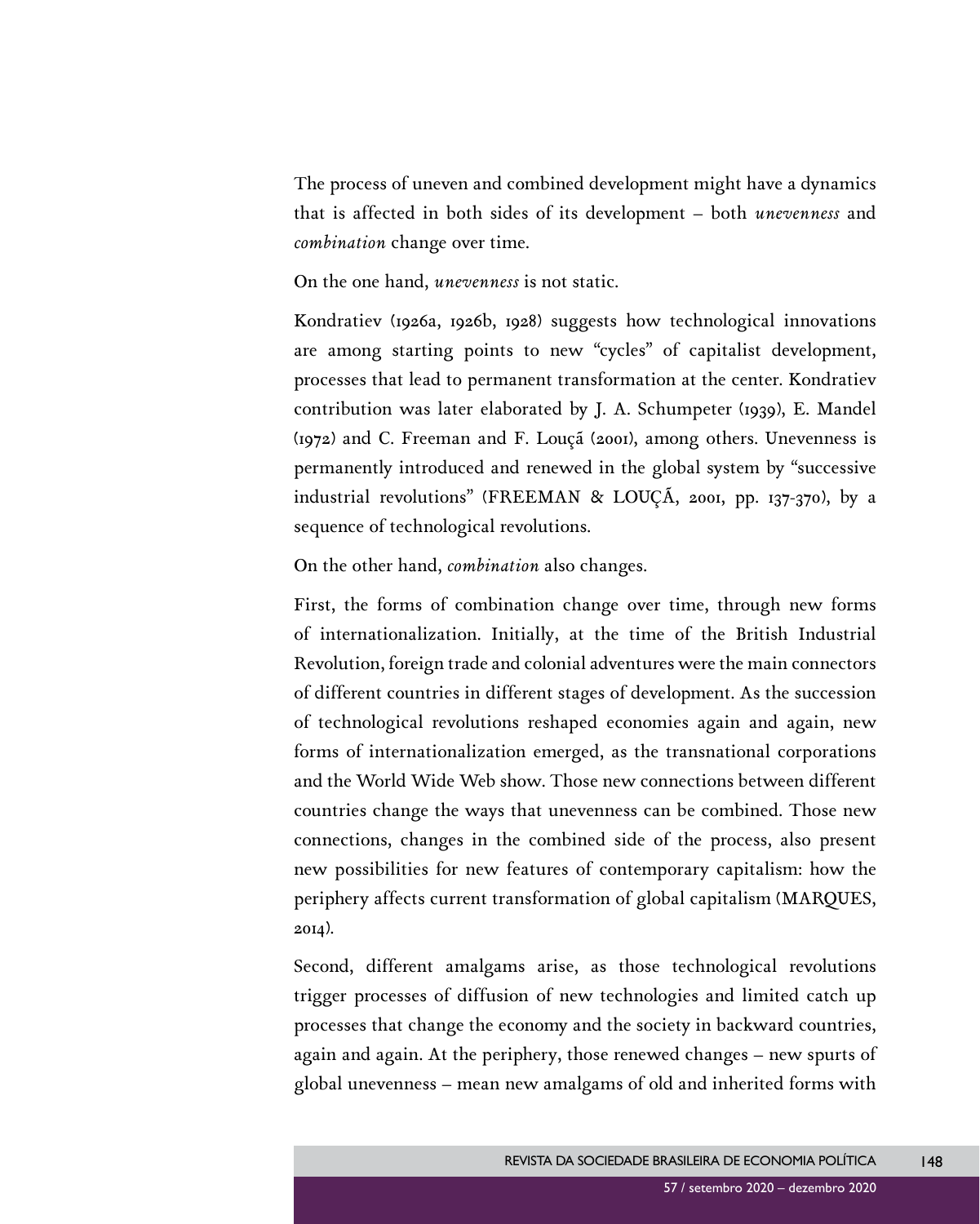new forms generated by more recent technological revolutions. However, those inherited forms were generated by older technological revolutions, which impacted previous social and economic structures. Now they are shaken by a new technological revolution at the center that transforms a previous "peculiar combination of different stages". Today, this "peculiar combination of different stages" might show, at the periphery, a combination of technologies from the last six technological revolutions overlapped with even more traditional forms of society. To understand this specific overlapping is an important research topic for investigations of contemporary capitalism at the periphery.

The objective of this paper is to explore how the uneven and combined development may be a methodological tool to investigate contemporary capitalism. A dynamic view of uneven and combined development is a prerequisite for this methodological contribution. The first section organizes a dialogue between Kondratiev and Trotsky as a first step for this dynamic approach, focusing in their debates about the role of the inclusion of new regions for capitalism. The second section is built upon this dialogue, as an interpretation of capitalism permanently reshaped by technological revolutions shows how new levels of unevenness are created over time. The third section deals with changes in combination, discussed as a two-sided component of Trotsky's concept. The fourth section investigates the contemporary phase of post-www capitalism from the point of view of uneven and combined development. The last section concludes this paper summarizing why uneven and combined development may be a methodological tool for investigations of contemporary capitalism.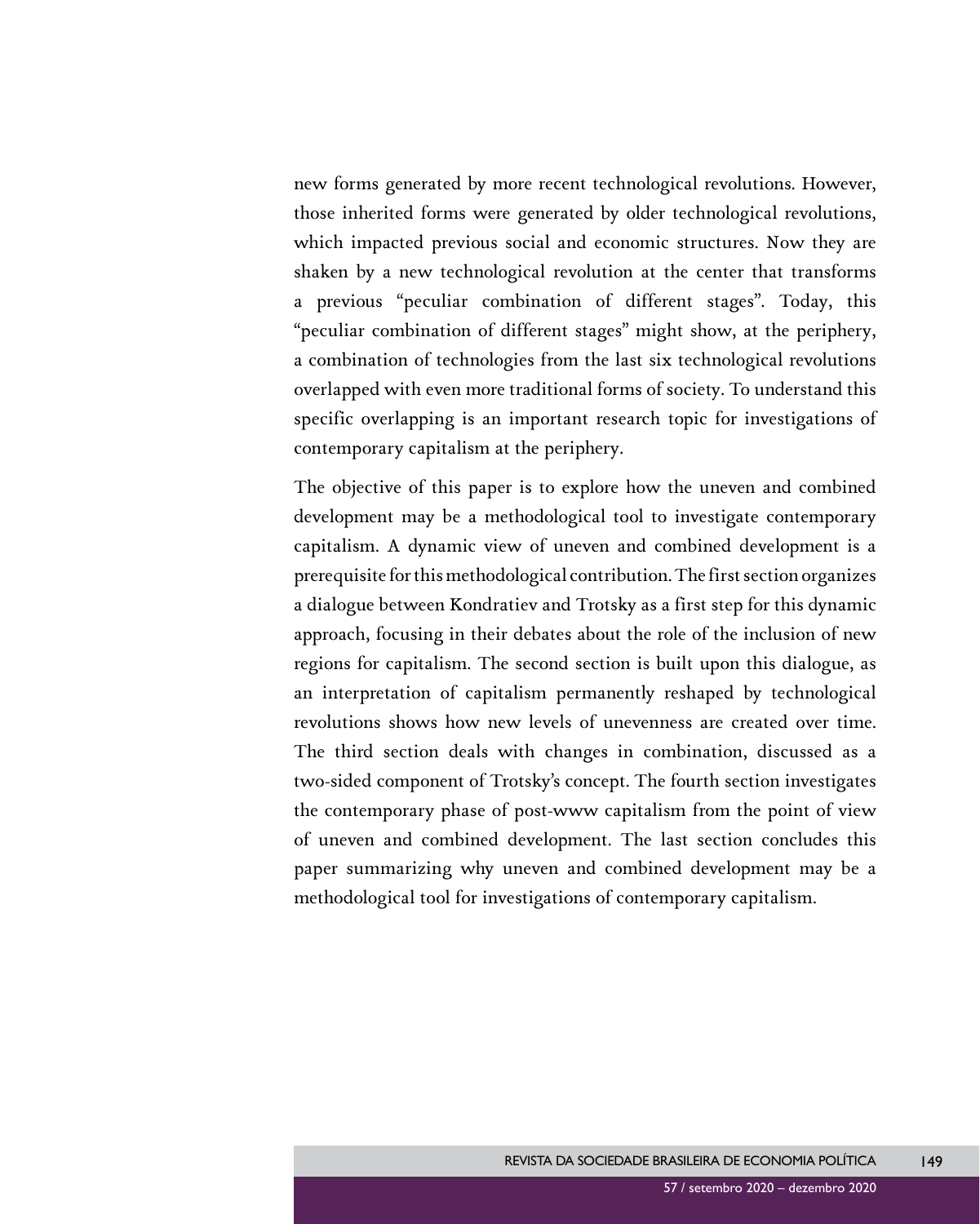## **1. Kondratiev and Trotsky: technological revolutions and the process of uneven and combined development**

The elaboration of the concept of uneven and combined development evolved mainly through three books: *Results and prospects* (TROTSKY, 1906), *1905* (TROTSKY, 1907) and *The History of Russian Revolution* (TROTSKY, 1930). This theoretical development is a well-studied topic and Knei-Paz (1978, especially chapter 3) tracks Trotsky's elaboration process . The end result is a very sophisticated and condensed exposition in the first chapter of *The History of Russian Revolution*: a nine-dimensional concept that summarizes the peculiarities and specificities of development of global capitalism to include backward regions $^6$ .

How and why Trotsky sharpened his views on uneven and combined development might be a subject of a very interesting research agenda. Every informed reader knows what happens between 1906 and 1930 in Trotsky's life – all those epoch-making events might have contributed to a more accurate view of world's events.

However, between those two phases there was a series of debates that may have gone unnoticed by important writers as I. Deutscher and Knei-Paz, but it is important for the argument of this paper: in the 1920s there were debates between Trotsky and Kondratiev, regarding the long term dynamics of global capitalism. Notes on those debates are available in Day (1976), Barnett (1994), Louçã (1999, pp. 181-185) and Mustafin (2018, pp. 7-8).

 $5$  A review of existing studies is not a goal of this paper. One starting point to gather the wealth of studies and debates may be the list of writings prepared by the website *Uneven and combined development* (<https://unevenandcombineddevelopment.wordpress.com/writings/>).

<sup>6</sup> Those nine dimensions may be summarised as follows: 1) diffusion of capitalism does not follow one single model; 2) uneven development, pushed by advances at the leading capitalist countries; 3) combined development, accelerated by the rise of capitalist relations and the expansionist drive of their dynamics; 4) by assimilating advances generated at the center, backward countries create very specific combinations of modern and archaic forms, condensed in amalgams that may show specific varieties of capitalism at the periphery; 5) this amalgam is not a dualist juxtaposition of modern and archaic forms, but an integrated form; 6) privilege of backwardness, for the opportunity to skip intermediate stages; 7) possibility of forging ahead (USA and Germany "outstripping" UK) and hegemonic transitions; 8) possibility of strengthening of regressive social forms; 9) late industrialization with very peculiar sequence, not repeating the sequence in developed countries (TROTSKY, 1930, chapter 1).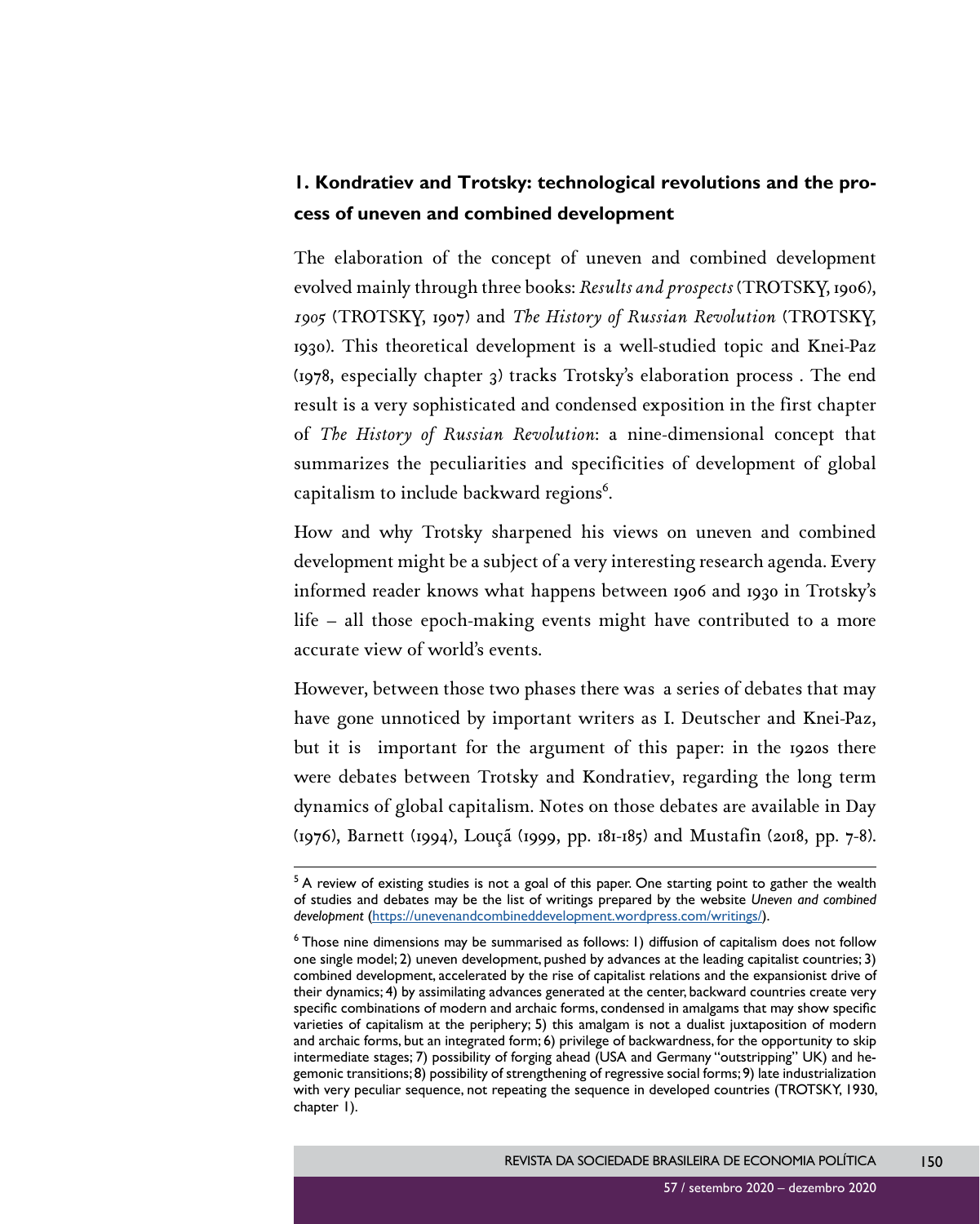Those debates may have contributed to improve Trotsky's elaboration on uneven and combined development.

Those debates between Trotsky and Kondratiev have many different issues, but there is one specific issue that should be highlighted: the inclusion of new regions and countries and its role in the expansion of capitalism.

In June 1923 Trotsky had studied Kondratiev's work (DAY, 1976, p. 71) – at that time Kondratiev had published his first book: *The world economy and its conjunctures during and after the war* (KONDRATIEV, 1922). According to Barnett (1998, p. 105), this was the first time that Kondratiev exposed his views on long cycles of the conjuncture. Kondratiev's elaboration on long cycles of 50 years was important to investigate the crisis of 1920-1921 (KONDRATIEV, 1922, p. 289) and its perspectives: he mentions two long cycles between 1789 and 1896 (*idem ibidem*) and a third cycle that began in 1896, with "two complete and one incomplete minor cycles" (*ibidem*, p. 290).

Trotsky presented the reports on the global conjuncture in the Third (1921) and Fourth (1922) Congresses of the Third International (DEUTSCHER, 1959, pp. 73; 76), therefore his interest in Kondratiev's analysis of the crisis of 1921-1922. Trotsky refers explicitly and critically to his elaboration:

[a]s regards the large segments of the capitalist curve of development (fifty years) which Professor Kondratiev incautiously proposes to designate also as cycles, their character and duration are determined not by the internal interplay of capitalist forces but by those external conditions through whose channel capitalist development flows. The acquisition by capitalism of new countries and continents, the discovery of new natural resources, and, in the wake of these, such major facts of 'superstructural' order as wars and revolutions, determine the character and the replacement of ascending, stagnating or declining epochs of capitalist development. (TROTSKY, 1923)

R. Day (1978, p. 77) and Mustafin (2018, p. 8) mention a meeting that took place in 18 January 1926, that both Kondratiev and Trotsky were present. According to R. Day, among other topics, Trotsky returned to the issue of long cycles and their causes, stressing that they are not consequences of the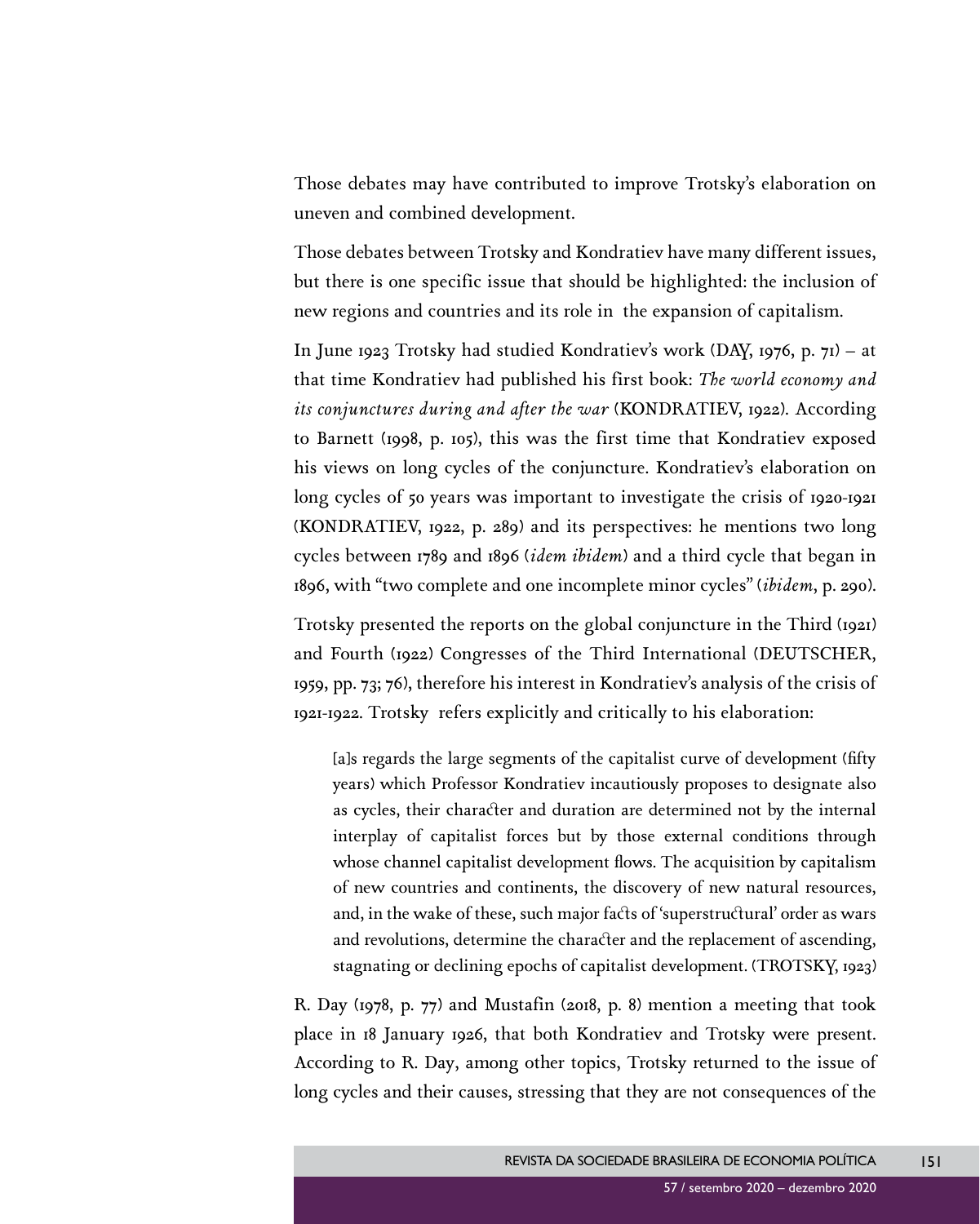internal dynamic of the system, but from external causes such as "opening of new continents, colonies and markets for capitalist activity" (DAY, 1978, p. 78).

There are no transcripts of Kondratiev's answer, but R. Day mentions another round of debates, in 6 February 1926, at the Institute of Economics of the Russian Association of Social Sciences research institutes (MAKASHEVA *et alii*, 1998, volume 1, p. 24). In that opportunity, Kondratiev commented Trotsky's paper (KONDRATIEV, 1926b, p. 28) as one analysis that recognizes long cycles of the conjuncture. Kondratiev presents a more grounded vision of long cycles, induced by "1- changes in technology; 2- wars and revolutions; 3- the involvement of new territories in the orbit of the world economy; 4 fluctuations in gold mining" (p. 49). Dealing with the "involvement of new countries", Kondratiev articulates this expansion with the "need of new materials and raw materials" (p. 50) and with the upward phase that "by quickening the pace of economic dynamics of capitalist countries, makes it necessary and possible to exploit new countries and new markets and new raw materials" (p. 51).

Later in the debate, Bogdanov (MAKASHEVA *et alii*, 1998, volume 1, pp. 116-117) commented Kondratiev's implicit answer to Trotsky – "the opening of new markets" as a "factor determining the oscillation of the curve of capitalist development" –, which received a new answer from Kondratiev (*ibidem*, pp. 142-143), stressing the economic prerequisites for the inclusion of new countries in the world market system7 .

 $<sup>7</sup>$  As an example of the feedbacks between technological change, economic factors and inclusion</sup> of new regions in the global economy, the case of Middle East and North Africa's "variant of capitalism" (ACHCAR, 2013) may be presented. The peculiarities of development of MENA would become clear later than other regions (as suggested in the Introduction): during inter-war years "the steady rise in their output of oil" increased the importance of the region for the British Empire (DARWIN, 2009, p. 470). This process is linked to "the spectacular growth of automobile industry" in the US between 1910 and 1930 (ROSENBERG, 1998, p. 180): "After 1920 the history of chemical engineering simply became inseparable from the history of petroleum refining". Those technological changes and the new role for oil inaugurated "antagonism of the Great Powers" in the region (ACHCAR, 2013, p. 97) and a new role in the international division of labor: an oil-supplying region. A long term process established in the MENA a "specific variant" of capitalism (*ibidem*, p. 67): "patrimonial regimes" (*ibidem*, p. 78). In this variety of capitalism "[t]he primary form of state rent ....is mining rent - oil, gas, minerals" (*ibidem*, p. 72).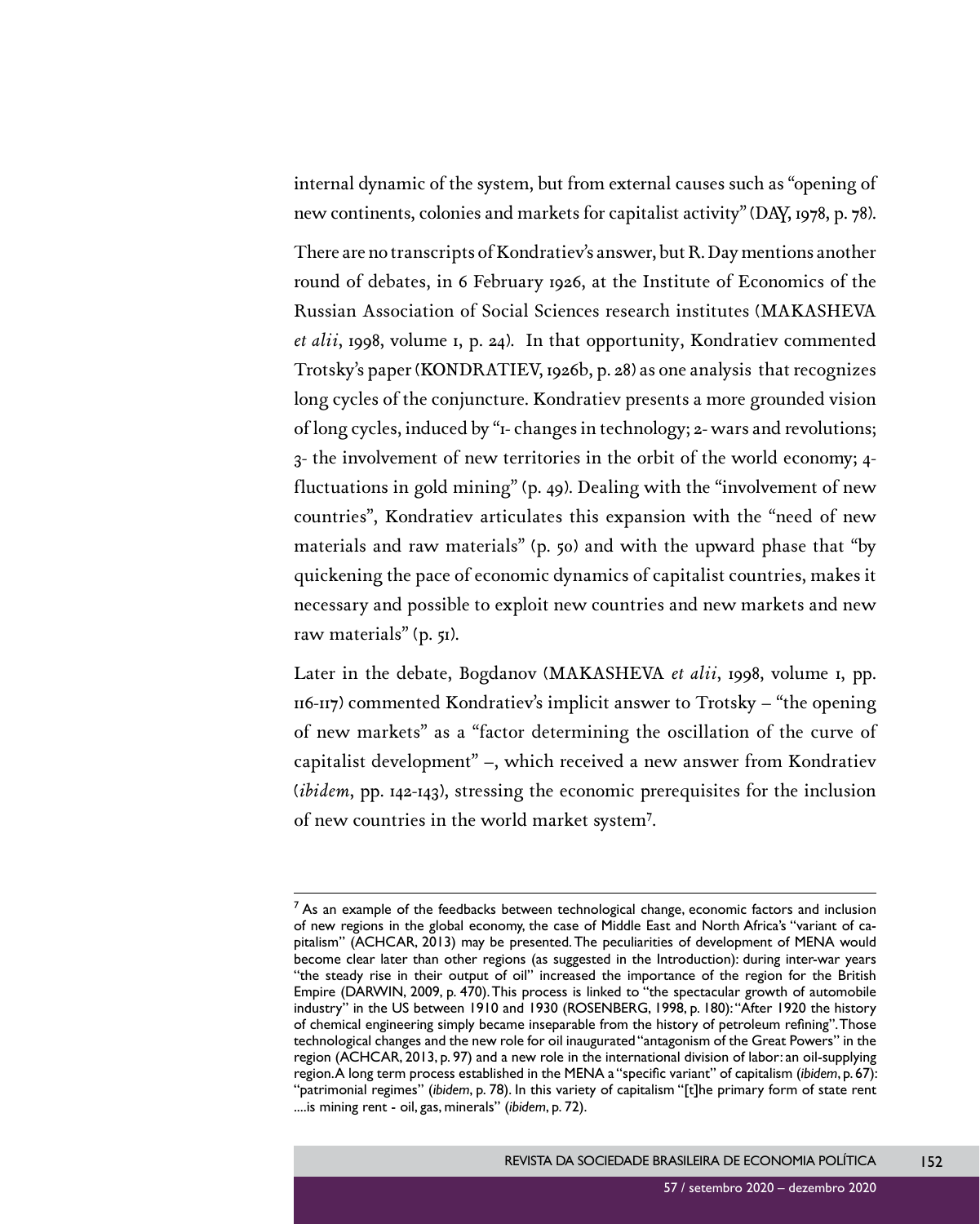Kondratiev's remarks may have stimulated Trotsky to broaden his elaboration on how those new countries and territories were included, pushing him to think beyond the Russian case. The reference of the gradient of backwardness in his elaboration of the 1930s may be one of the consequences of new reflections – "without this law, to be taken of course, in its whole material content, it is impossible to understand the history of Russia, and indeed of any country of the second, third or tenth cultural class" (TROTSKY, 1930, p. 25).

Beyond the potential mutual influence of those debates, a dialogue between Kondratiev and Trotsky may broaden the methodological scope of the concept of uneven and combined development. Kondratiev in 1926 stressed the role of "changes in technology" as a cause of long cycles. More specifically, Kondratiev (1926b, pp. 38) associates each long cycle with "far-reaching changes in manufacturing techniques and capacity (which, in turn, are preceded by significant technical inventions and discoveries). He listed those changes in relation to each long cycle: 1) in the first cycle "the industrial revolution affected almost all the main industrial sectors: spinning and weaving, the chemical industry, the metallurgic industry, and so on" (*ibidem*, p. 39); 2) the second long cycle was "preceded by a series of technical inventions", among them "significant improvement of the steam engine ( $1824$ ), the invention of the turbine ( $1824-1827$ ), [...] the construction of the harvester reaping-machine (1831), [...] the invention of electromagnetic telegraphy (1832)" (*idem ibidem*); 3) "the rising third wave" was preceded by "Gramme's DC dynamo (1875), [...] the gas engine (1876), DC power transmission (1877), electric telephone (1877), Thomas's method for producing steel (1878), [...] petrol engines (1885)..." (*ibidem*, p. 40).8

How can this succession of major technological changes be articulated with Trotsky's uneven and combined development? "A backward country

 $8$  Each of those three cycles is connected, by Kondratiev, with expansion of the involvement of new countries, as "[t]he start of long cycles usually coincides with the broadening of the orbit of world economic relationships" (*ibidem*, p. 41): USA in the first cycle (*ibidem*, p. 39), "strengthening of the role of the USA" in the second (*ibidem*, p. 40), "Australia, Argentina, Chile and Canada" in the third (*ibidem*, p. 41).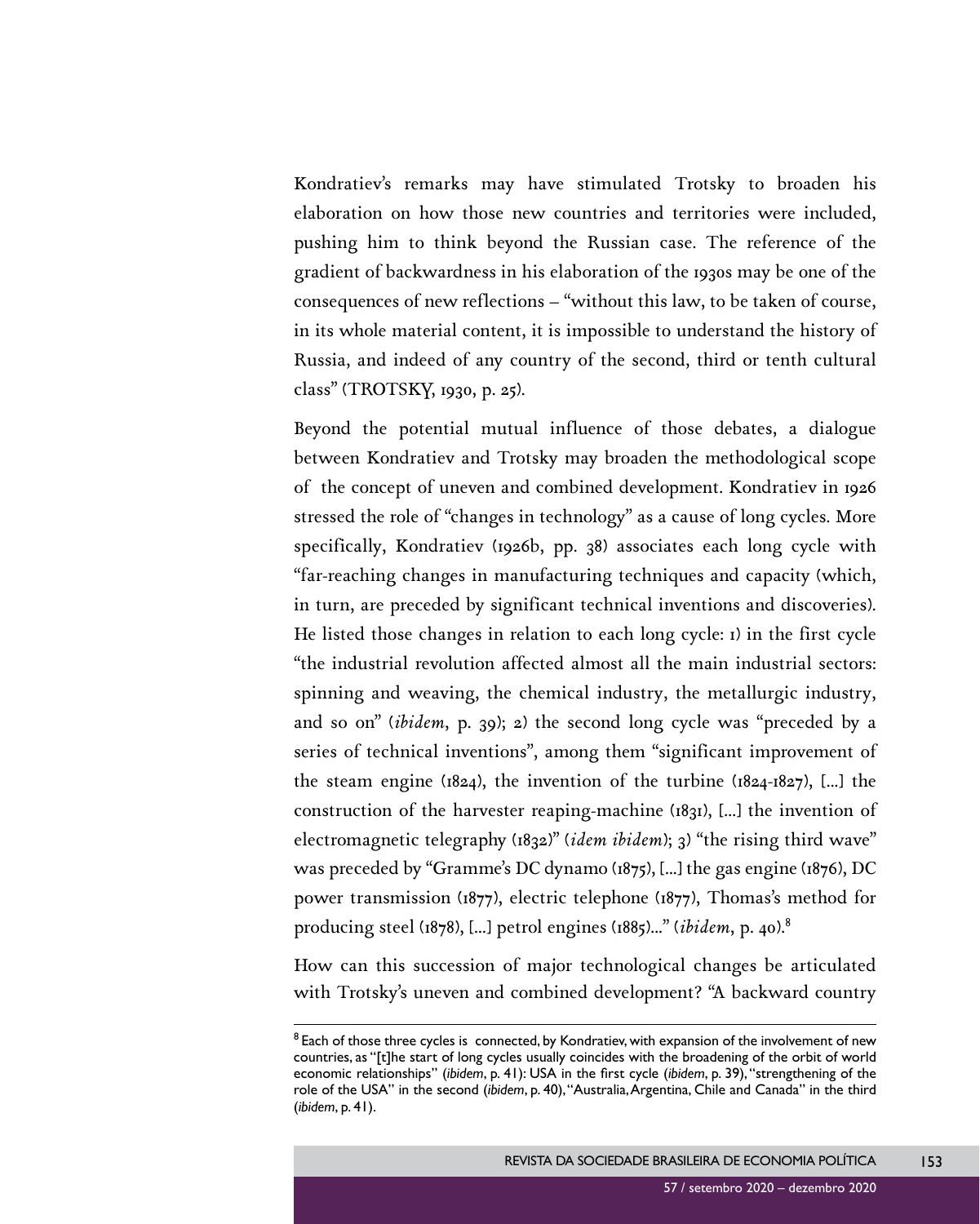assimilates the material and intellectual conquests of the advanced countries" (TROTSKY, 1930, p. 24). Those material and intellectual conquests change over time, and in 1905 Trotsky shows at least three different technological phases: "Russian manufactures to supply the army", an army created by the Petrine state, started a process in which "new branches of industry were frequently imported from abroad (TROTSKY, 1907, chapter 2, p. 1). Later, "during the first half of nineteenth century the textile industry broke the circle of serf labor and state regimentation" (*ibidem*, p. 2). Then, "[t]he first railway (between Moscow and Petersburg) was opened in 1851" (*idem ibidem*).

Manufactures, textile industry, railway – a backward country like Russia is assimilating "material and intellectual conquests of the advanced countries" (Trotsky) following a developmental pattern dictated by "major technological changes" (Kondratiev). Those major technological changes are a source of uneven development. Their assimilation establishes the possibility of combined development – modern and archaic forms amalgamated in peculiar economic and social conditions. The upswing of long cycles provides energy – and new technologies, especially in transport and communication – to include new regions in global capitalism. But this inclusion is not a repetition of previous paths.

This dialogue between Kondratiev and Trotsky, therefore, might provide basis for a dynamic view of the uneven and combined development – unevenness and combination change over time.

## **2. Unevenness recreated: technological revolutions, new and wider gaps**

One dimension of the uneven and combined development is the possibility of hegemonic transitions: "The fact that Germany and the United States have now economically outstripped England was made possible by the very backwardness of their capitalist development" (TROTSKY, 1930, p. 24).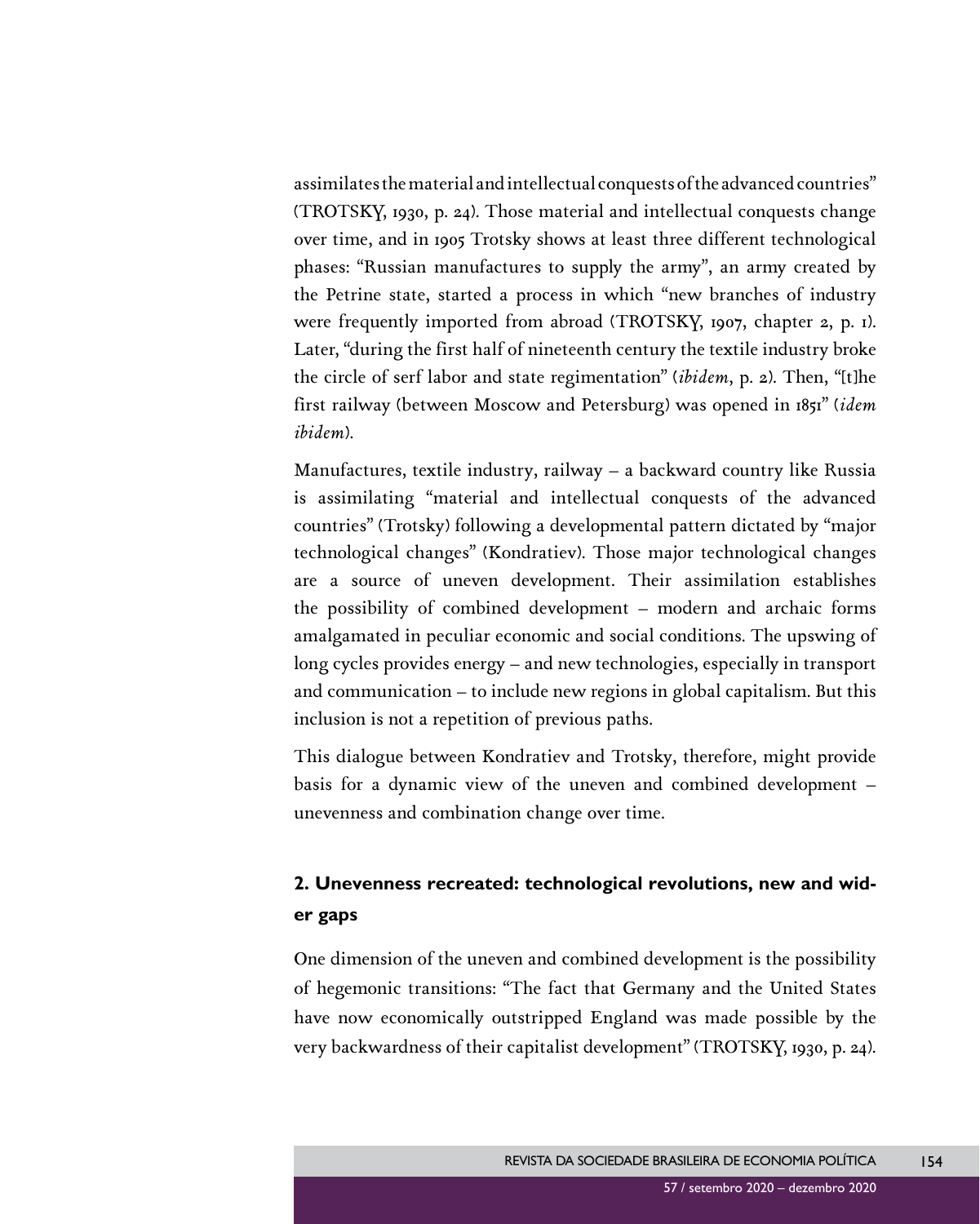This process of "forging ahead" was discussed earlier by Trotsky (1926): "[t] hese last years, the economic axis of the world has been radically displaced. The relations between the USA and Europe have become drastically altered.... The new relation of roles of nations is determined by the new relation between their respective wealths".

In this speech, Trotsky presents a very insightful evaluation on the "power of American capital, to which nothing in the past can compare". In two paragraphs Trotsky summarizes the evolution of capitalism and "social organization of labor" in the United States, from the discovery in the "near the close of the 15th Century" to "the conveyor line, which furnishes the transport within the factory and whose supreme model is the Ford organization". Those two paragraphs illustrate a sentence in *The History of Russian Revolution*: "The European colonists in America did not begin history all over again from the beginning" (TROTSKY, 1930, p. 24).

In an insight that later will be documented and elaborated by scholars like Nathan Rosenberg (1972, p. 25), Trotsky analyses the role of labor scarcity in the United States for the definition of trajectories of technical innovation and for the drive towards the "mechanization of labor" – a different technological path vis-à-vis Europe. Trotsky highlights, therefore, the "conveyor belt": Ford's factory and model.

This new technological change – the conveyor belt – reshapes the uneven and combined development, since, as Trotsky suggests in *Europe and America*, it will serve as "the instructor. In a very short time a young peasant from southern Europe, the Balkans or the Ukraine is transformed into an industrial worker". In other words, the young peasants from less developed parts of Europe will not face outdated technologies from England, but the more developed technologies created in the new leading country of global capitalism.

Furthermore, what Trotsky is describing here is exactly an emerging technology, that would be a key technological innovation related to the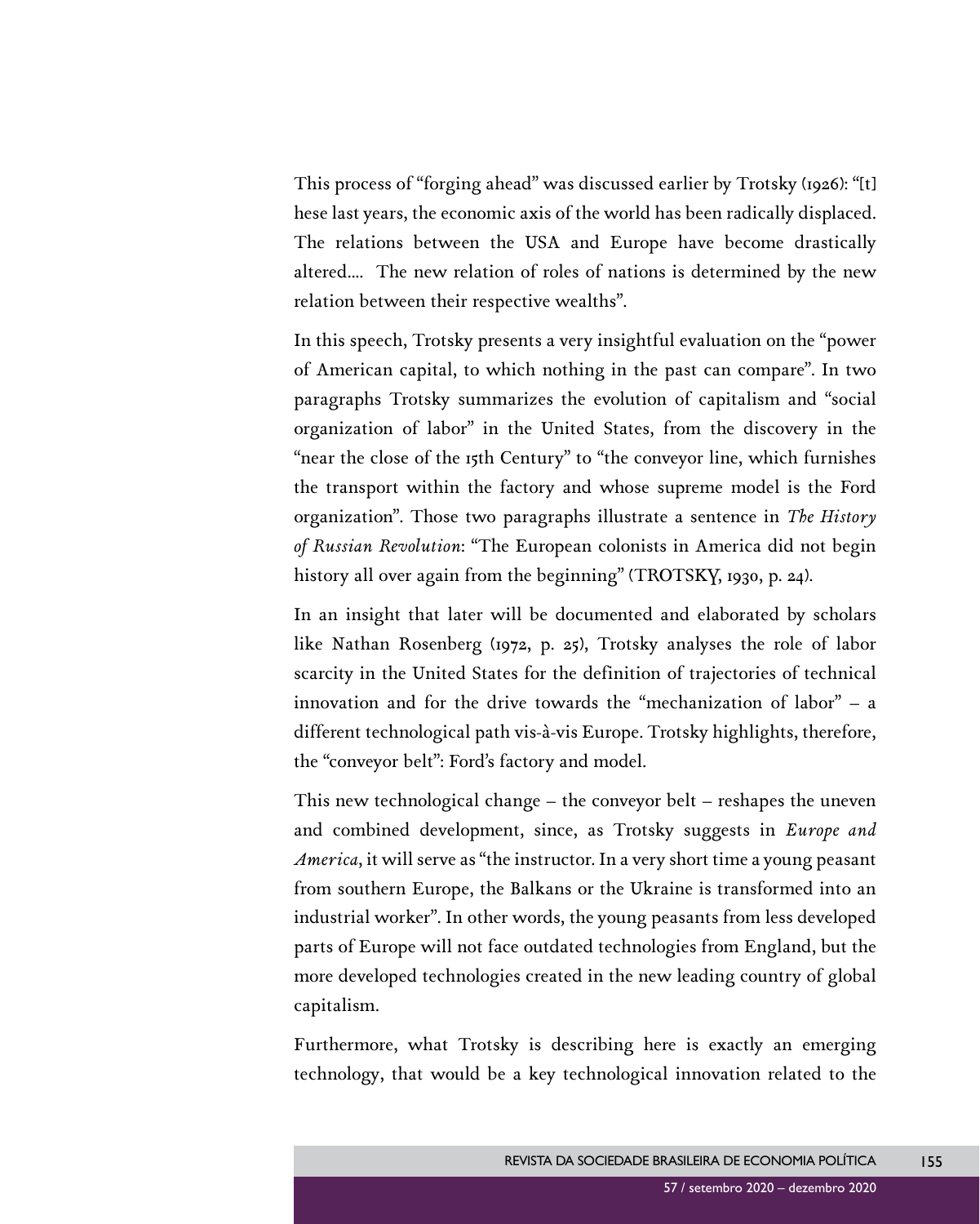fourth long wave – Perez (2010, p. 190) identifies Ford's model T as the *big bang* of the fourth long wave.

In *Europe and America* Trotsky describes the new role of the United States, their achievements in new sectors and in labor productivity: "Serial production as well as standardization is bound to American technology: that is mass production". The United States provides a new benchmark for this comparison in *The History of Russian Revolution*: Trotsky (1930, p. 28) compares "national income per capita" of Russia with the USA, and stresses that the "basic criterion of the economic level of a nation is the productivity of labor".

Those reflections on *Europe and America* were prepared in 1925, therefore before the second round of debates with Kondratiev. Trotsky describes signs of emerging technologies, documenting new technological changes. Those changes affect one side of his elaboration on uneven and combined development, as each new major technological change creates new source of unevenness – or new material and intellectual conquests of humankind that may later be assimilated by backward countries. Between Trotsky's initial writings on uneven and combined development and his fuller concept in *The History of Russian Revolution* (in 1930) there were important insights on the role of new major innovations in the metamorphoses of capitalism (FURTADO, 2002).

This dynamics of technological change in capitalism has been investigated by Schumpeter (1939), Mandel (1972), Freeman and Louçã (2001) and Perez (2010), documenting the endless technological changes produced by capitalist dynamics. Those investigations, that adopted the concept of long waves instead of Kondratiev's long cycles, led to a scheme prepared by Perez (2010, p. 190) that summarizes five technological revolutions with five *big bangs* that reshaped global capitalism, a process that started with the British Industrial Revolution. Probably, in terms of the long waves approach, it is possible to mention a new *big bang*, triggered by the invention of the World Wide Web (www).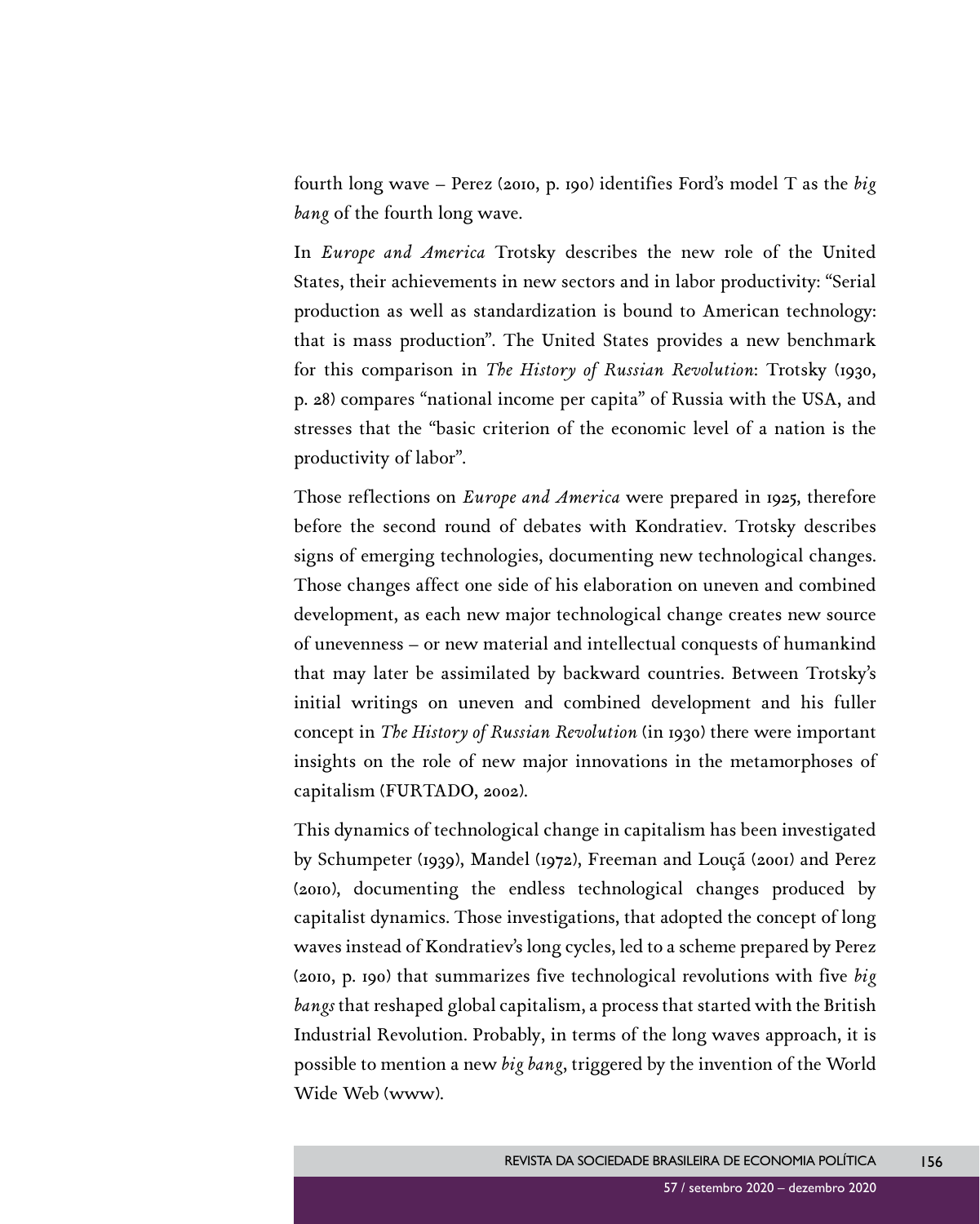Long waves are subjected to strong skepticism and criticism, but this line of investigation contributed to a consensus regarding the succession of major technological changes in capitalist dynamics. Each major technological change means a new peak that widens unevenness. Unevenness is created and recreated by this permanent dynamics of technological innovation.

Probably, the technological dynamics is more turbulent than a scheme presented by Perez would suggest. Ribeiro *et alii* (2017, pp. 295-296), using a Fourier transform to decompose the cyclical movements of the rate of profit in the United States, find a combination of cycles in that dynamics: cycles of 23-, 20-, 70- and 35-year-long as the most important. This dynamics may be related to a more turbulent emergence of *general purpose technologies* (ROSENBERG, 1998; BRESNAHAN, 2010). This approach may be a better way to present those technologies related to those long cycles listed by Kondratiev (1926b, pp. 39-40) and those technologies and forms of production developed in the United States listed by Trotsky (1926).

 General purpose technologies (GPTs) would suggest a more turbulent technological dynamics, with a more frequent creation of major new technologies that are source of unevenness. Each of those new GPTs, new sources of unevenness, would create new challenges and opportunities to backward countries: new "material and intellectual conquests" to be assimilated.

However, this sequence of major new technologies adds another dimension to the uneven and combined development, since the level of backwardness changes over time. Each new major new technology means

<sup>10</sup> Para detalhes de seu funcionamento interno, ver Ministério da Fazenda et alii (2017).

 $^8$ Essa nota foi definida como 450 pontos (próxima à média do exame) e nota da redação diferente de zero.

 $^9$  Apesar disso, de acordo com Castellano (2016), entre 2010 e o primeiro semestre de 2015, 92% dos contratos foram realizados por alunos com até 2,5 s.m., não tendo essa limitação por renda, portanto, impactado de forma tão significativa a faixa de público do programa.

 $11$ O FNDE retém à CCG 5,6%, ou 6,2% dos 90% do valor do financiamento estudantil devido às IES privadas (MINISTÉRIO DA FAZENDA *et alii*, 2017).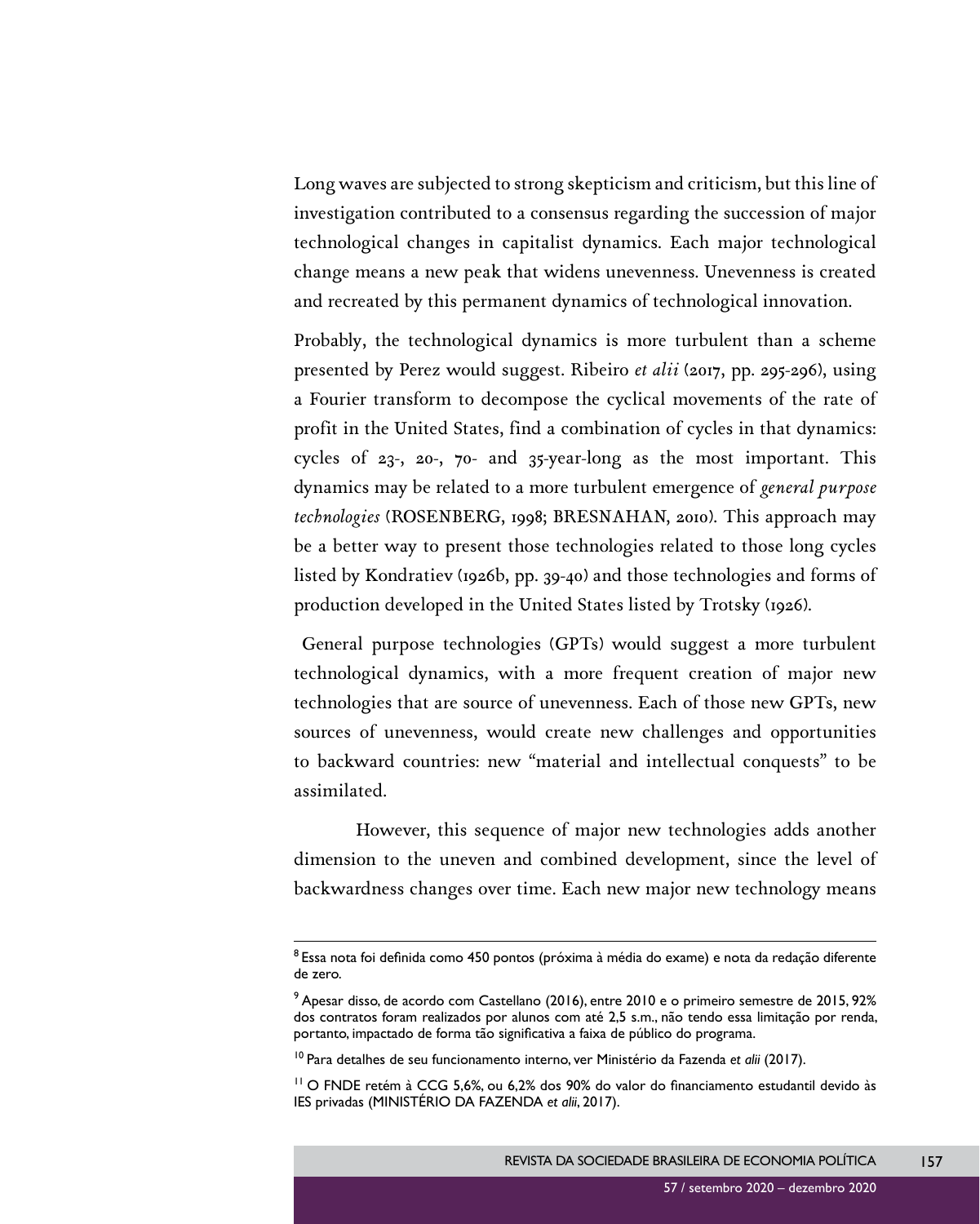a wider gap between advanced and backward countries: it increases the size of the leaps that backward countries might and can make. It means a longer sequence of intermediate stages that could be skipped. But, already in *The History of Russian Revolution*, Trotsky (1930, p. 25) warned that "the possibility of skipping over intermediate steps is of course by no means absolute. Its degree is determined in the long run by the economic and cultural capacities of the country": each new major technological change in advanced countries demands stronger "economic and cultural capacities" from backward countries.

Each technological revolution also disrupts domestic and global economies in a way that opens "windows of opportunity" for catch up processes (PEREZ & SOETE, 1988). This disruption is part of processes like those that pushed Germany and the United States to have "economically outstripped England".

If unevenness is created and recreated all the time, the process of uneven and combined development is dynamically reshaped all the time.

### **3. Combined development: a two-sided dynamics**

Unevenness brings pressure, external pressure for backward regions and countries. In *Results and prospects* Trotsky introduces the "peculiarities of Russian historical development" stressing that Russia "had not remained isolated and under the influence of inner tendencies only". On the contrary, Russia was "under the influence, even under the pressure, of its socialhistorical milieu" (TROTSKY, 1906, chapter 1, p. 2).

The emergence and consolidation of capitalism is a turning point. In *1905* Trotsky writes that "[d]uring pre-capitalist epoch, the influence of Europe on Russian economy was, of necessity, limited. [...] But when capitalist relations became predominant in Europe [...] the situation changed utterly" (TROTSKY, 1907, chapter 1, p. 3). In *The History of Russian Revolution* Trotsky highlights the new dynamics inaugurated by a new mode of production: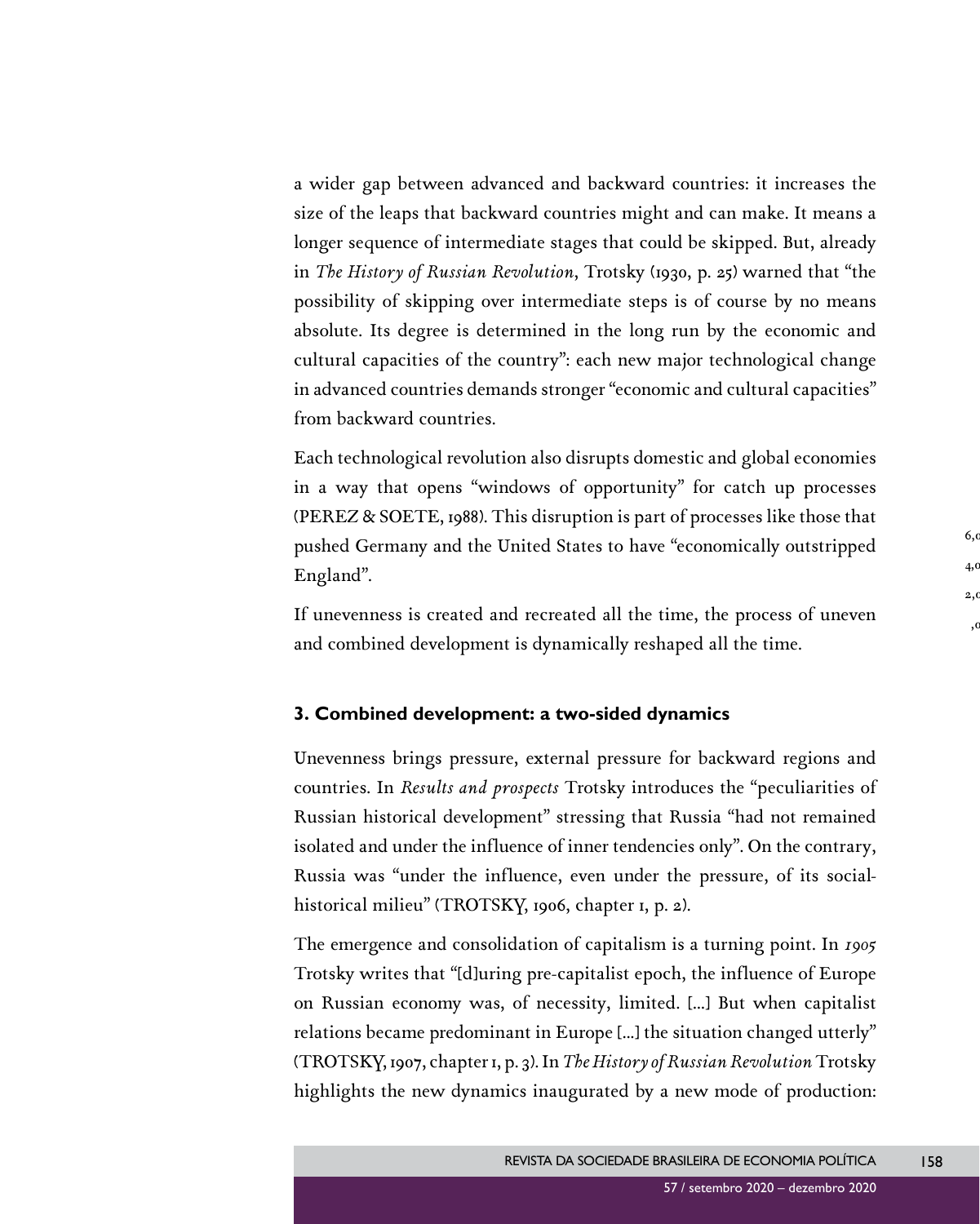"[a] certain repetition of cultural stages in ever new settlements was in fact bound up with the provincial and episodic character of that whole process. Capitalism means, however, an overcoming of those conditions. It prepares and in a certain sense realizes the universality and permanence of man's development" (TROTSKY, 1930, p. 24).

The inspiration for this may be Marx and Engels' Manifesto,<sup>9</sup> that have shown Trotsky how the "development of capitalism has so closely knit all sections of our planet, both 'civilized' and 'uncivilized'" (TROTSKY, 1937).

Unevenness, in capitalism defined by technological revolutions, has mutual feedbacks with combination. But combined development has two sides.

On the one hand, there are the connections that articulate advanced and backward countries: new technologies mean new forms of combination of uneven development. New technologies of transport and communication, new organizational forms of capitalist institutions multiply the channels through which different stages of development meet in societies and economies. New technologies change the ways through which the "whips of external necessity" materialize, create new channels for "drawing together of the different stages of the journey".

On the other hand, there is a form through which backward countries assimilate the last material and intellectual conquests; it is a combination of different phases of development in one single entity – amalgams. Modern and archaic combined in social formations, varieties of capitalism at the periphery.

At the periphery, combined development has one international side and one domestic side.

 $9$  "Modern industry has established the world market [...]. In place of the old local and national seclusion and self-sufficiency, we have intercourse in every direction, universal inter-dependence of nations" (MARX & ENGELS, 1848).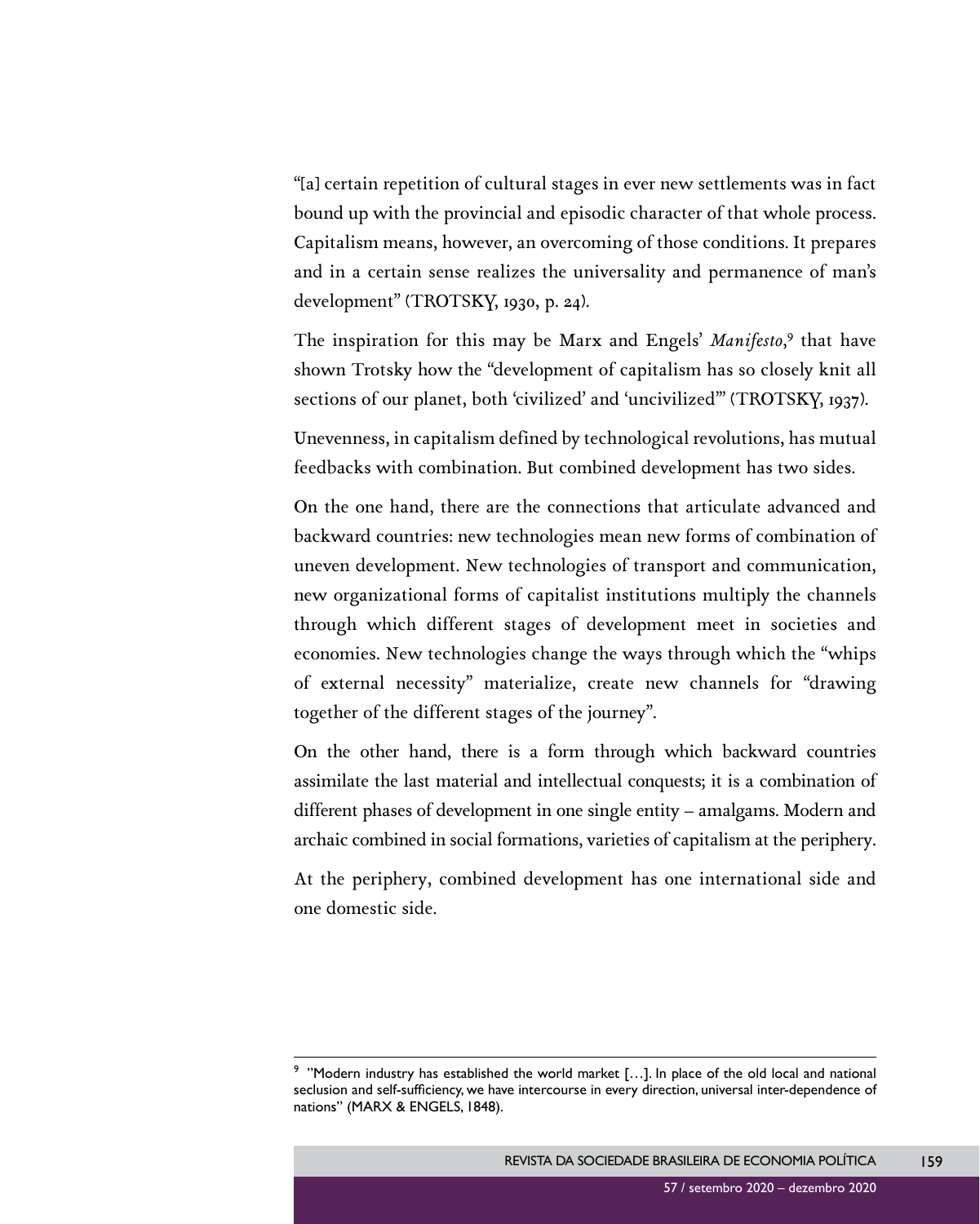#### **3.1. An international dynamics: new connections**

Combination, as a source of pressure from more advanced capitalism, changes over time. Trotsky, in 1905, shows those initial changes, comparing two moments of Russian history: one moment when "economic contacts with Europe were still limited to the importation of craftsmen and machines", and another when "free foreign capital, in its race for a high level of profits, flung itself upon Russia's territory" (1907, chapter 2, p. 4). In *The History of the Russian Revolution* the role of foreign capital is further explained:

Heavy industry (metal, coal, oil) was almost wholly under the control of foreign finance capital, which had created for itself an auxiliary and intermediate system of banks in Russia. Light industry was following the same road. Foreigners owned in general about 40 per cent of all the stock capital of Russia, but in the leading branches of industry that percentage was still higher. (TROTSKY, 1930, p. 29)

In *The History of the Russian Revolution* Trotsky describes the presence of European foreign capital in pre-1917 Russia. *In Europe and America* Trotsky identifies the rise of USA and a new global dynamics. The role of technological change is clear, as Trotsky stresses that while the coal industry was the keystone of English capitalism, in the United States capitalism "still advances the productive forces". More stable than European capitalism, its expansive dynamics is stronger, "[c]onsequently, as time goes on, America's need to expand grows greater and greater; that is, she must invest her surplus resources in Latin America, Europe, Asia, Australia, Africa" (TROTSKY, 1926)<sup>10</sup>. This could be a third moment in the dynamics of combination: the main source of foreign capital has moved to a new center, and its reach is broader now – qualitative and quantitative changes. Those comparisons illustrate three different moments in the mechanics of capitalist expansion: expansion through foreign trade, expansion through

<sup>&</sup>lt;sup>10</sup> Panitch and Gindin (2012, pp. 49-52) describe the middle 1920s economic conjuncture in the USA as a prelude to the "project for a global capitalism": USA's hegemony would transform the motive forces for a global capitalism.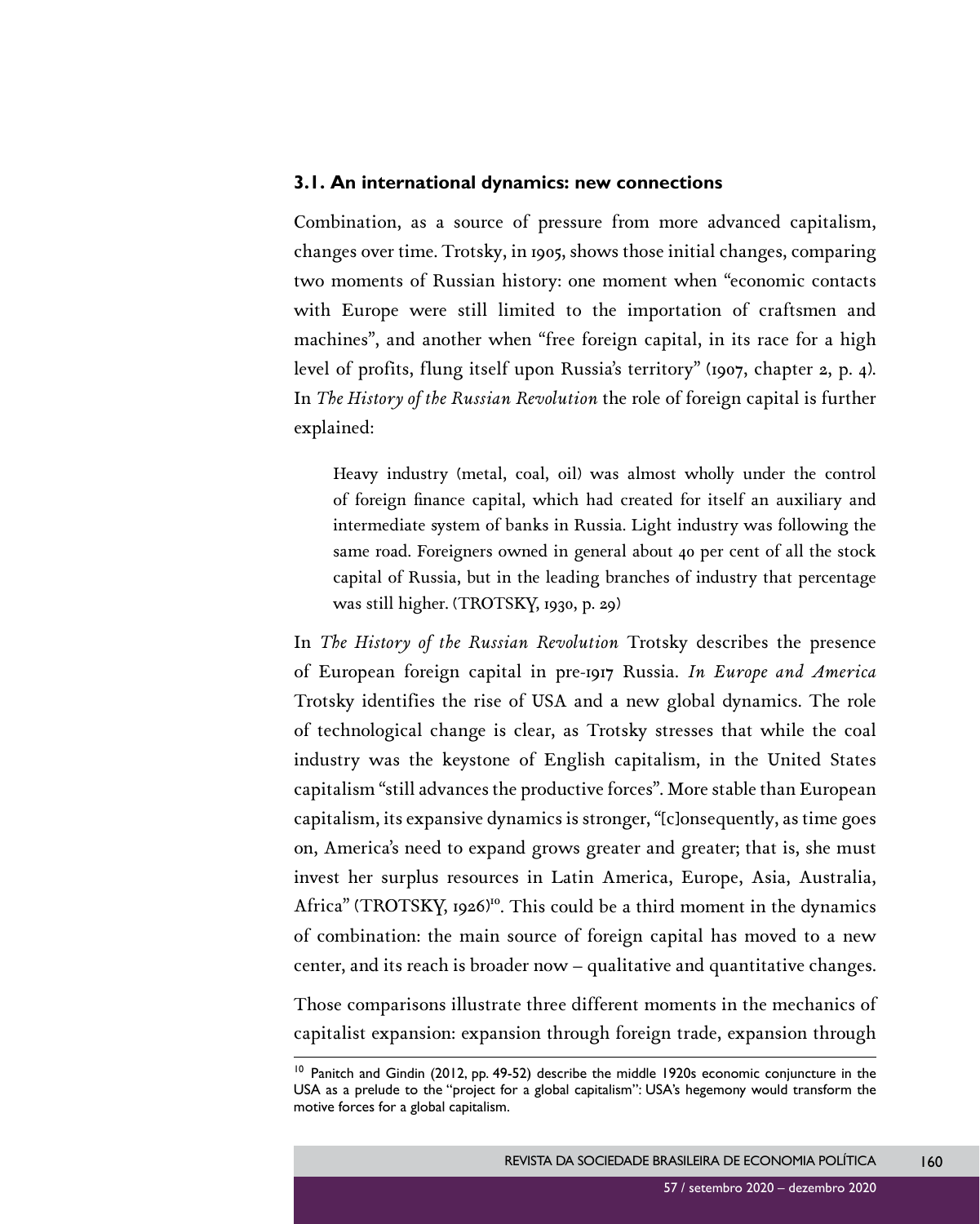foreign capital investments from Europe and through foreign capital investments from America. Inclusion of new regions and countries in global capitalism was an important subject in the debates between Kondratiev and Trotsky during the 1920s, but they did not elaborate about potential changes within this expansionary process.

Capitalist development in the United States presented new technological and organizational features, as Chandler (1977) describes, the most important the evolution of the modern multidivisional firms. Multidivisional firms were starting point of a later institutional innovation: the modern multinational firm (HYMER, 1960; DUNNING & LUNDAN, 2008). The emergence of the modern multinational firm is related to other technological changes – "aeronautical and electronic revolutions" (HYMER, 1970, p. 443) – and other institutional changes, as foreign direct investment stimulates the growth of international finance (HYMER, 1972, p. 91)<sup>II</sup>.

The rise of the modern transnational corporation and the revolutionary changes in technologies of transport, information and communication mean new sources of combined development, new sources of external pressure and external-driven change on backward economies.

Those developments change the international side of combined development, which is articulated with changes in the international division of labor. In a short summary of those changes, at least 5 stages can be suggested: 1) international trade and colonial expansion (TROTSKY, 1907, chapter 2, p. 4); 2) flows of foreign capital (TROTSKY, 1930, p. 29); 3) the emergence of modern transnational corporation (HYMER, 1966); 4) transformation of transnational corporations in global economic systems (CANTWELL, 2009) and the emergence of global innovation networks (ERNST, 1997); 5) rudiments of an international innovation system (BRITTO *et alii*, 2013). Alongside with those changes, the new hegemonic

<sup>&</sup>lt;sup>11</sup> The rise of transnational corporations has consequences for increased heterogeneity of capitalism at the periphery. Amsden organizes a typology of countries at the "rest" that includes how the country deals with foreign direct investment: there are "independents" and "integrationists" (AMSDEN, 2001, p. 201).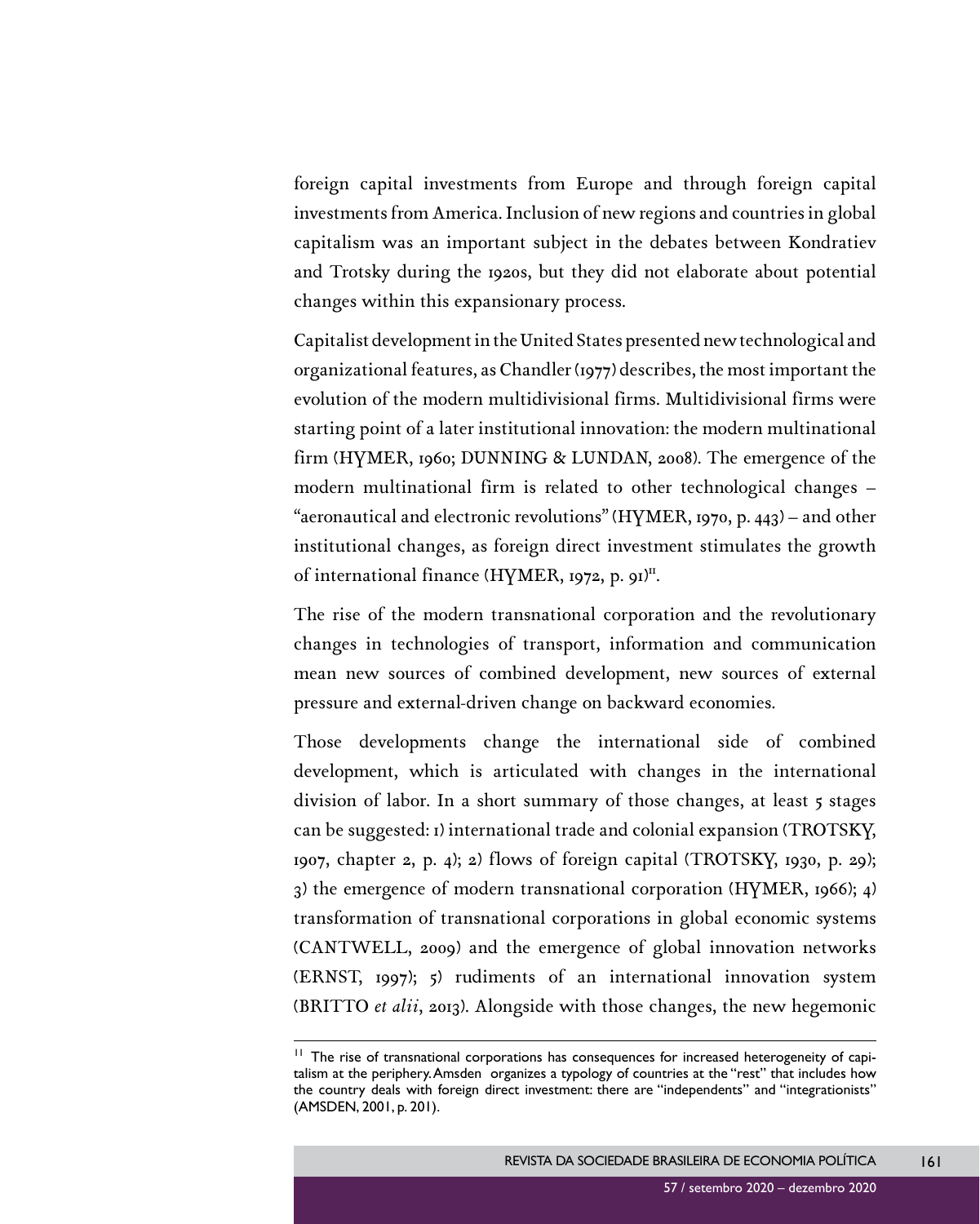country after the Second World War, the USA, had a strong state operating as a manager for global capitalism (PANITCH & GINDIN, 2012), a political force for combined development.

In sum: the number of channels through which different countries and regions may be connected increases over time and the number of connections also grows. International sources of combined development expand.

#### **3.2. Dynamics within backward countries: new amalgams**

As the technological revolutions succeed, they become a source of processes of falling behind in backward countries, and they may be one of the sources of the persistence of middle-income traps during the XXth Century. Each technological revolution or each GPT introduced in a leading country widens the gap between advanced and backward countries.

But each new technological revolution updates the stock of material and intellectual conquests potentially assimilable by backward countries.

A dynamic approach to changes in the uneven side of Trotsky's concept opens room for a dynamic view on types of amalgams that can be generated by "a drawing together of the different stages of the journey, a combining of the separate steps". Each new *big bang* will spread from the leading country and will face backward countries that are not anymore organized according to pre-Industrial Revolution traditional structures, but backward countries with social organizations that are amalgams of assimilation of previous technological revolutions combined with archaic forms.

This approach shows four different processes.

First, there are new technologies available – since the beginning of the XXth Century, electricity, combustion engines, computers, www, and mobile phones. Those new technologies may reshape one country's landscape, but while a backward country completes, at least partially, a catch-up in one technology, a more modern one demands a new catch-up.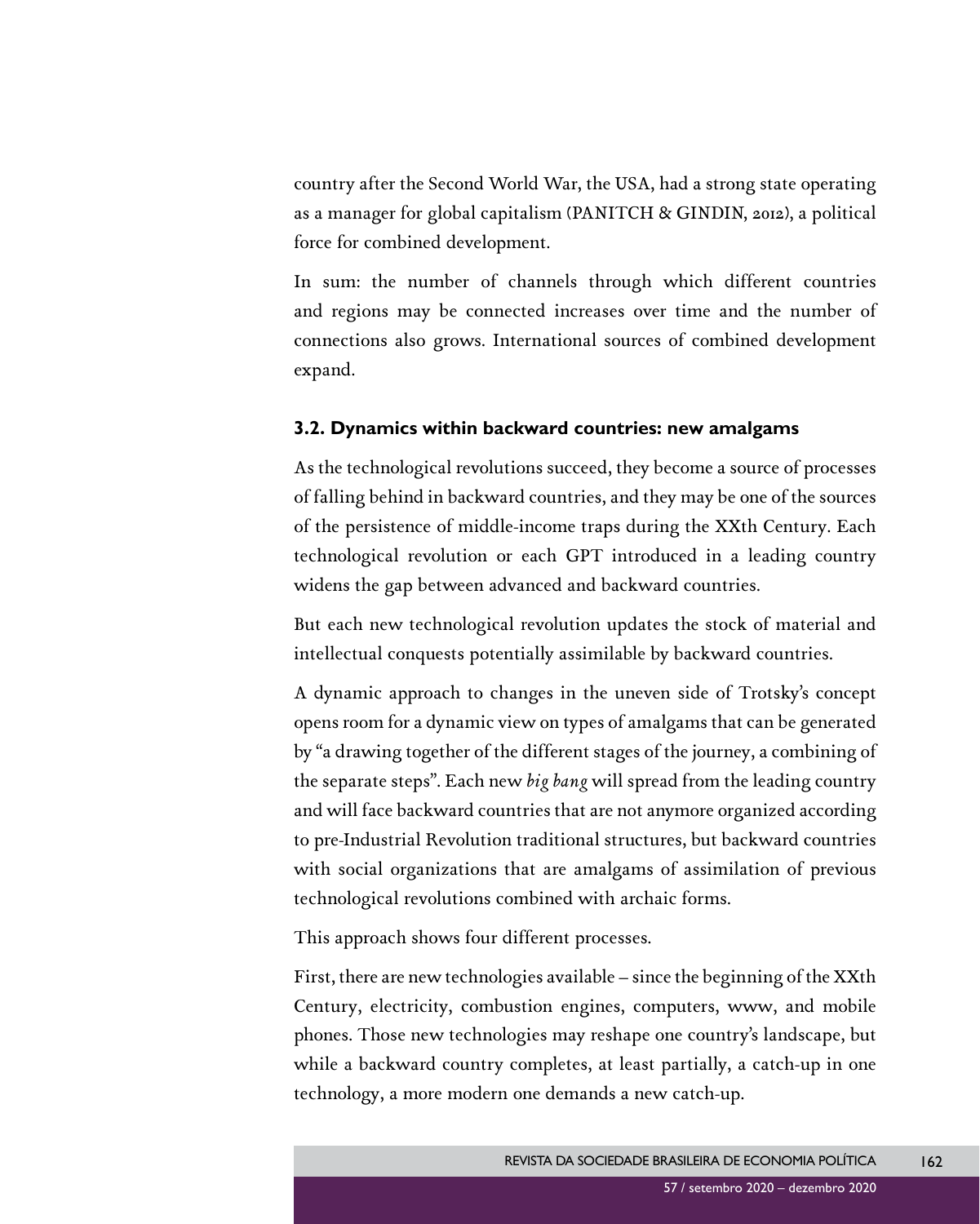Second, new technological revolutions, generating new modern forms, face previous amalgams generated by previous combination of different stages. The juxtaposition of modern and archaic forms has a specific dynamics that changes both sides of the combination. Furtado (1987) suggests a polarity modernization-marginalization as a structural feature of underdevelopment, an approach that helps to investigate this dynamic, as both poles – modernization and marginalization – change after each technological revolution.

Third, as the assimilation of intellectual and material conquests of humankind depends on domestic capabilities in backward countries – elaborated more generally as absorptive capabilities (COHEN & LEVINTHAL, 1989) –, other source of differentiation among backward countries is their different capabilities to take advantage of those new technologies and of windows of opportunity.

Fourth, this dynamics uncovers how underdevelopment has various lockins that trap the economic path of countries at the periphery in trajectories that preserve or widen the gap vis-à-vis developed countries. Catch-up processes show how to escape those traps and how organized processes of skipping intermediate stages are possible: Japan (OHKAWA & KOHAMA, 1989), South Korea (AMSDEN, 1989; LEE, 2013) and Taiwan (WADE, 1990) are XXth Century examples of this possibility.

The mosaic of forms to generate new amalgams opens room for a big variety of different social organizations, expanding the heterogeneity of capitalism at the periphery. This means more nuclei of capitalist accumulation at the periphery, which increases the varieties of capitalism and multiplies the complications for the management of the global system.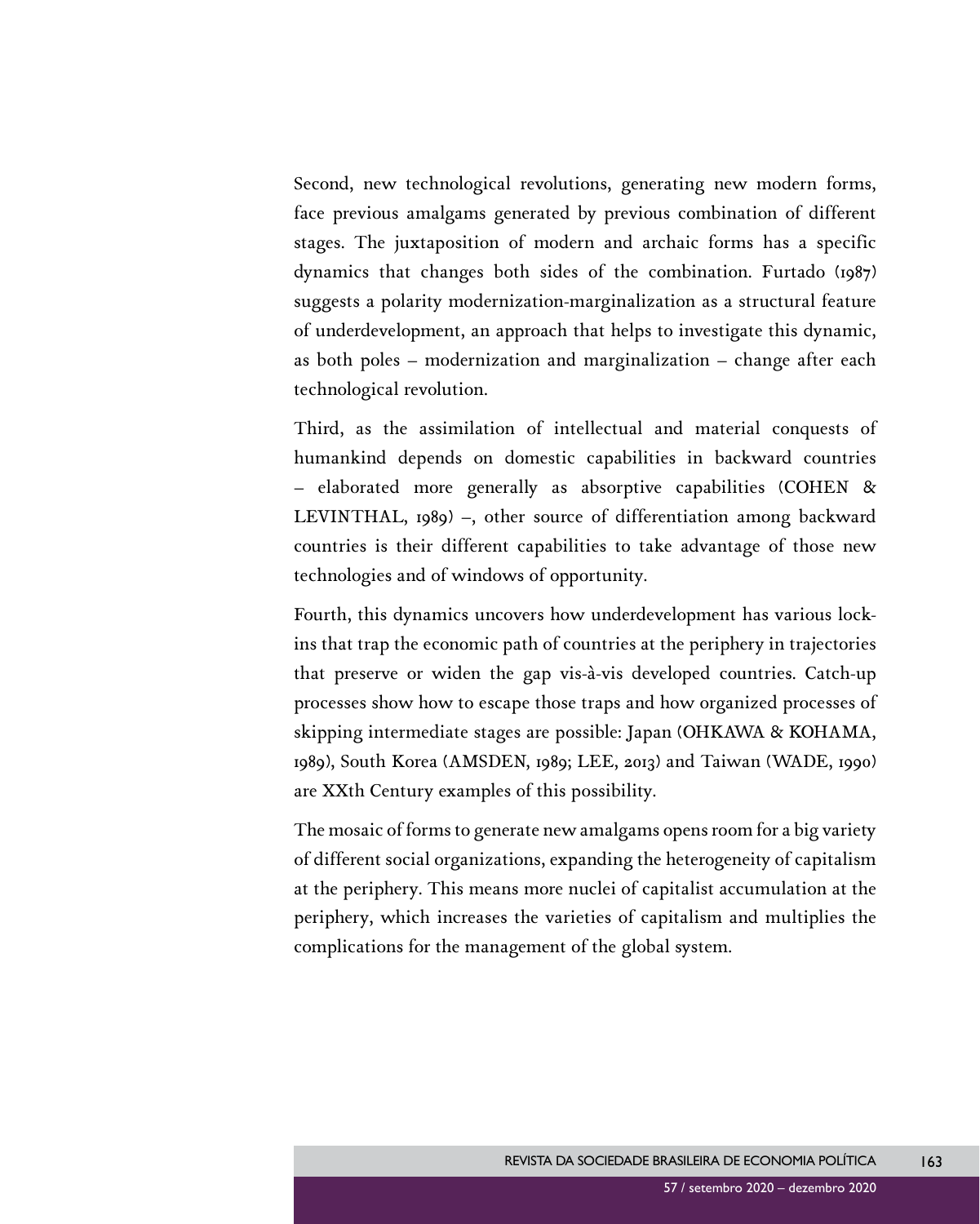#### **4. Uneven and combined development in a post-WWW capitalism**

The *big bang* triggered by the invention of the World Wide Web began to reshape a global economy reorganized by the previous five technological revolutions. After the re-inclusion of China (late 1970s),<sup>12</sup> Russia and other countries of East Europe (late 1980s), there are now multiple nuclei of capital accumulation spread through the whole world – different amalgams, different varieties of capitalism. The revolution of information and communication and the WWW consolidate the transnational firm as basic microeconomic unit of the system.

The WWW opened a new continent for capital accumulation. This new continent is already occupied by new firms and by incumbent firms of high-tech sectors that were able to restructure to compete in the new digital space: they are the leading firms (Google, Facebook, Microsof, IBM, Baidu, Tencent, Amazon etc.). The inventions related to how to navigate in the exponentially expanding WWW were almost simultaneous, and led to the creation of two firms in two different countries – Google (USA) and Baidu (China)<sup>13</sup> –, an expression of a new international context, of current changes in the geopolitical scenario. In this case, China could "skip intermediate stages" and jump to a new sector emerging after the invention of WWW – the industry of search engines.

Each new technological revolution creates a new level of unevenness, widening the gap vis-à-vis backward countries<sup>14</sup>. New firms, new

 $12$  Davidson (2006, p. 216) indicates 1978 as the year when "uneven and combined development resumed".

<sup>&</sup>lt;sup>13</sup> See US Patent 5,920,859 (filed 5 February 1997), with Yanhong as inventor, later founder of Baidu, and US Patent 6,285,999 (filed 9 January 1998), with Page as inventor, later founder of Google (GREENSTEIN, 2015, p. 369).

<sup>&</sup>lt;sup>14</sup> There are new indicators for capturing those new inequalities: level of internet use, mobile phone users etc.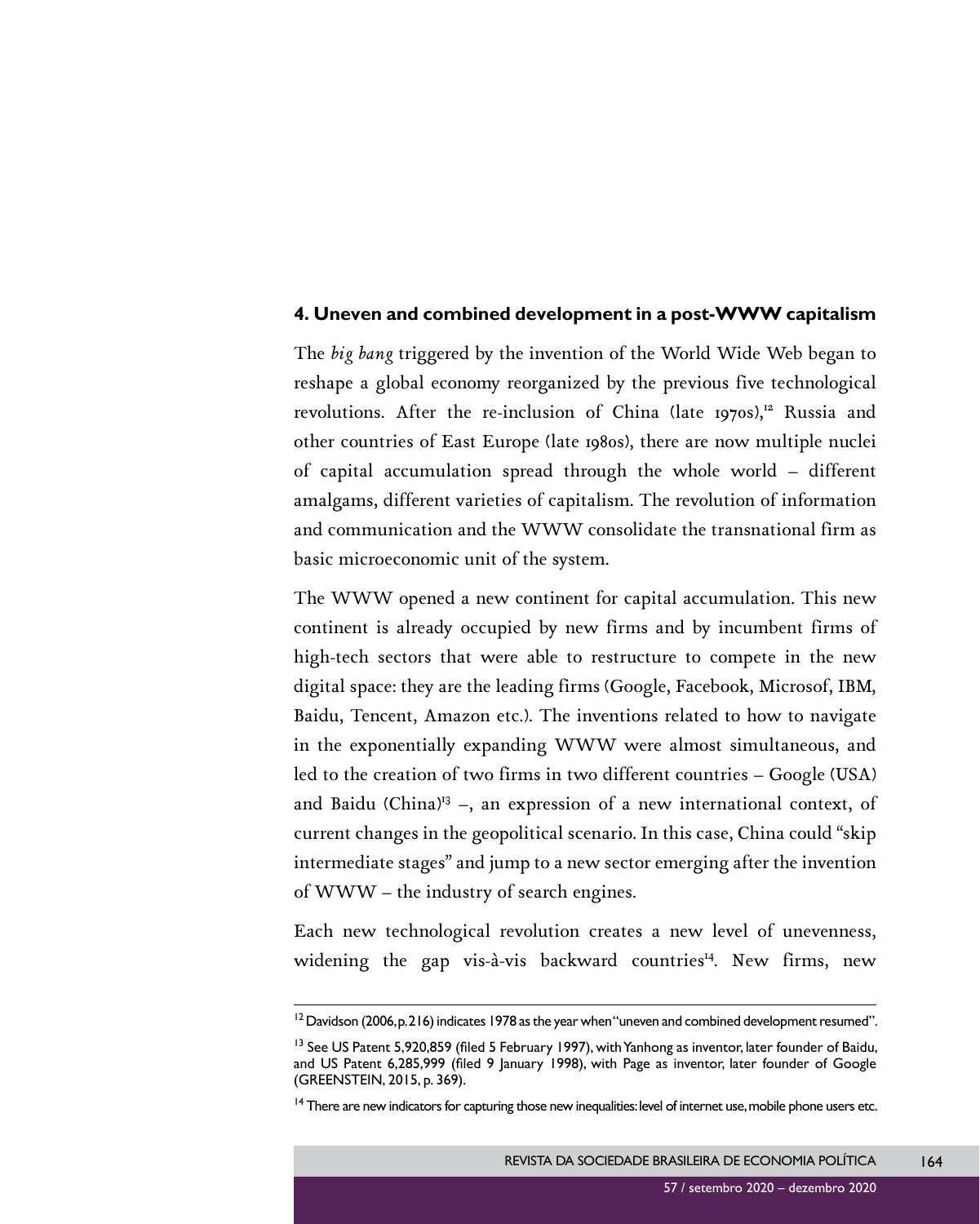capabilities and new challenges are put forward to backward regions. This new level of unevenness puts new pressure on all backward countries – in fact, puts pressure in all countries, even developed countries that were not in the leading positions of this new *big bang*.

Unevenness comes together with new possibilities of combined development, new amalgams – the list of uses of digital technologies by traditional sectors of backward economies is long. One illustration comes from *The Economist*, articulating illiteracy in Africa and diffusion of new technology invented in 2009 – WhatsApp: "In the West it is common for people to use multiple platforms such as Facebook and Twitter .... but in African countries, where money is tighter and internet connections patchy, WhatsApp is an efficient one-stop-shop. The ability to leave audio notes makes it popular among illiterate people" (July 20, 2019). The title of this article is very illustrative: "mobile phones" (last technological revolution) "are more common than access to electricity" (third technological revolution<sup>)<sup>15</sup>.</sup>

The WWW establishes a new level of combination, in its international dimension, as new resources for connections between different nations and regions, a new height for Marx's "intercourse in every direction, universal inter-dependence of nations". The WWW is related to new forms of organization of transnational corporations (CANTWELL, 2009), of global value chains (UNCTAD, 2013) and an intensification in the international knowledge flows (RIBEIRO *et alii*, 2018; BRITTO *et alii*, 2019) that interconnect and tension different national systems of innovation.

The growth in interconnectedness of the whole system is an important structural change in current global capitalism. But this does not mean a homogeneous form of capitalism spreading globally. The WWW and the dynamics of capital accumulation in this digital continent have generated similar problems as older industries: high industrial concentration, but

<sup>15</sup> [https://www.economist.com/graphic-detail/2017/11/08/in-much-of-sub-saharan-africa-mobile-phones-](https://www.economist.com/graphic-detail/2017/11/08/in-much-of-sub-saharan-africa-mobile-phones-are-more-common-than-access-to-electricity) [-are-more-common-than-access-to-electricity](https://www.economist.com/graphic-detail/2017/11/08/in-much-of-sub-saharan-africa-mobile-phones-are-more-common-than-access-to-electricity)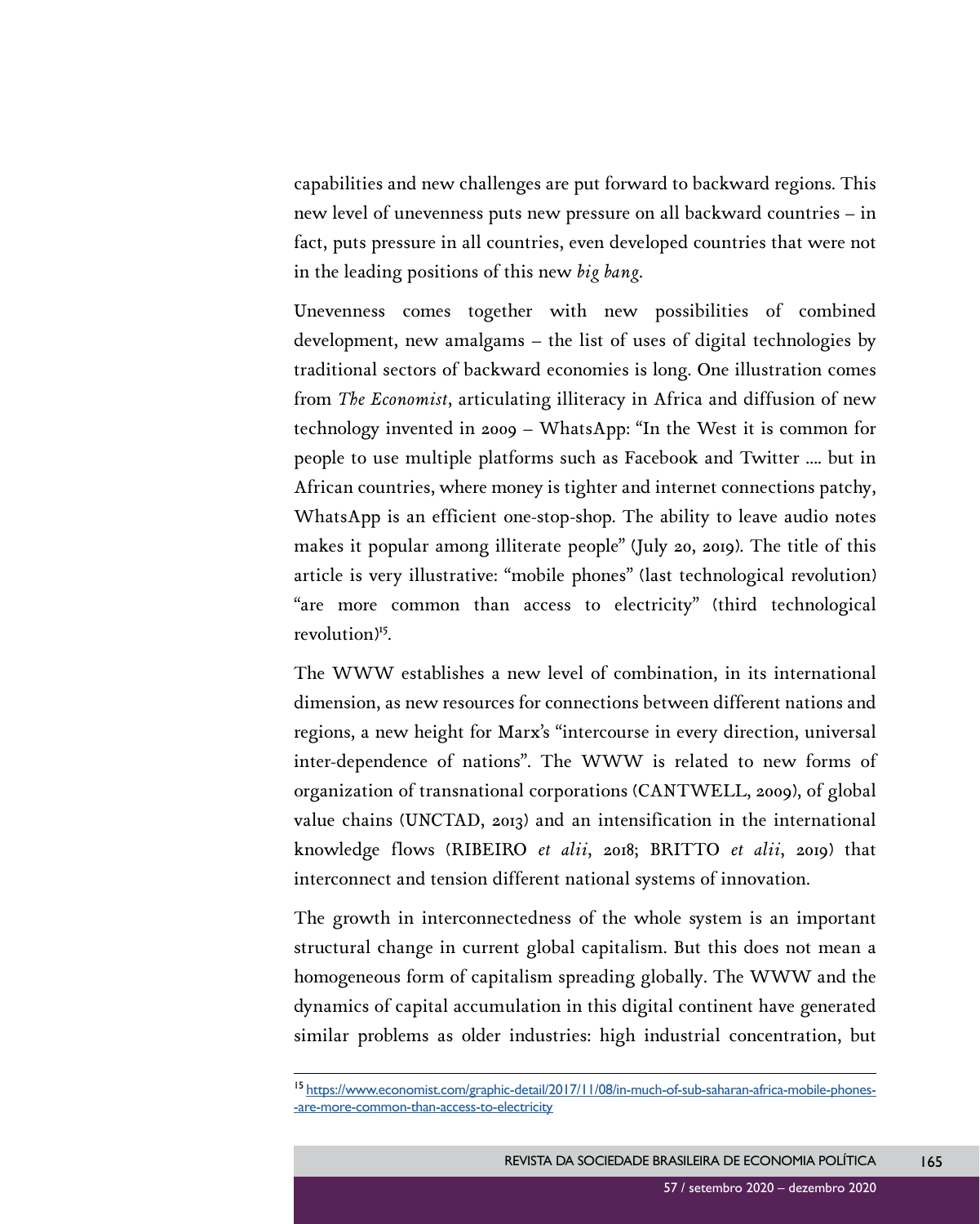now concentration in global markets: according to *The Economist* - Special Report: Fixing the internet (June 30, 2018, p. 11), Google's global market share in search is 91%; Apple, 45% of web traffic on smartphones; Facebook, 66% of social media; and Amazon, 37% of online retail.

This strong tool for combination is also a strong creator of unevenness. Therefore, instead of a more homogeneous global capitalism, it might be developing a new set of different varieties of capitalism after the new juxtaposition of modern digital technologies and previous social formations generated by the five earlier technological revolutions.

The post-WWW capitalism is witnessing a myriad of emerging new technologies (OECD, 2016, p. 79) that presuppose the digital world to develop: artificial intelligence, machine learning, flexible automation, big data etc. Using the conclusions of Frey and Osborne (2017), there was a flood of forecasts about the future of labor and about how nations will be impacted by those potential new technologies (MCKINSEY GLOBAL INSTITUTE, 2017; OECD, 2017; WORLD BANK, 2016): they forecast a more differentiated global capitalism, given the unequal impact of future robotization in different countries. Frey (2019, pp. 320-331) presents a more balanced interpretation of those conclusions<sup>16</sup>, but his analysis includes institutional and technological variables that open room for a more heterogeneous world.

For the periphery, the emergence of the WWW may be a source of new opportunities, beyond the room opened by disruptive technologies for new firms and backward countries. Now there are six layers of different technological ages. Those six layers represent different feasible combinations of different technologies that may broaden options for backward countries to choose how to upgrade their economic position. As new branches of production are created, they offer different stairways to development (LEE & MALERBA, 2017). Regions and countries may choose even to reorganize

<sup>&</sup>lt;sup>16</sup> For a statement about misunderstandings of Frey's analysis, see "An accidental doom-monger" (The Economist, June 29, 2019)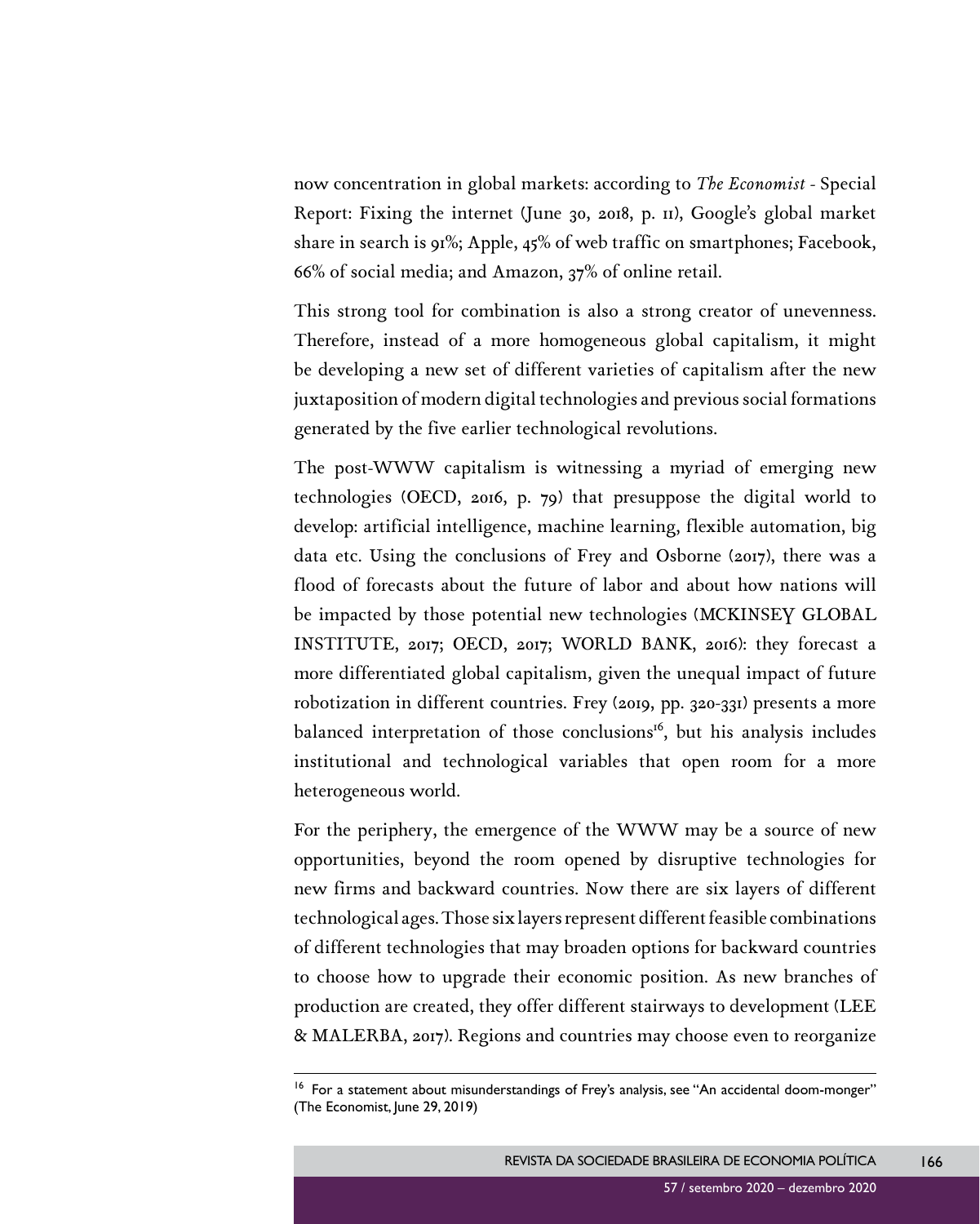old sectors using new technologies – new forms of producing clothes, to deal with remains of the first technological revolution. Backward countries have a large portfolio of alternative paths for sectorial catch-up that can lead to choices based on their existing strengths as starting points for "skipping intermediate steps".

Finally, there are changes in the international division of labor stimulated by the WWW. One type of reorganization of international division of labor can be seen in statistics such as the distribution of app (Android) developers across the world – firms in advanced countries mobilize developers from many different countries<sup>17</sup>. Growth in the global mobility of labor, including of more educated people (GEUNA, 2017; KERR *et alii*, 2016), connected with new opportunities for relocation of economic activities, opens room for other forms of combined development, that include advanced countries. Furthermore, there is a *boomerang effect* (MARQUES, 2014): developments at the periphery are impacting the current reconfiguration of global capitalism, probably influenced by the WWW<sup>18</sup>. This boomerang effect might be related to some ideas put forward by E. Said: "[b]oth London and Paris have large immigrant populations from former colonies, which themselves have a large residue of British and French culture in their daily life" (SAID, 1993, p. 15). There is "network of interdependent histories" (*ibidem*, p. 19) on the "North-South relationship" (*ibidem*, p. 17). The WWW might intensify and accelerate the "overlapping territories", the "intertwinement of histories" (*ibidem*, chapter 1).

<sup>17</sup> <https://www.statista.com/statistics/271988/android-app-developer-country/>

 $18$  This boomerang effect, with new impacts of the periphery upon the center, may be one new source of heterogeneity within developed countries.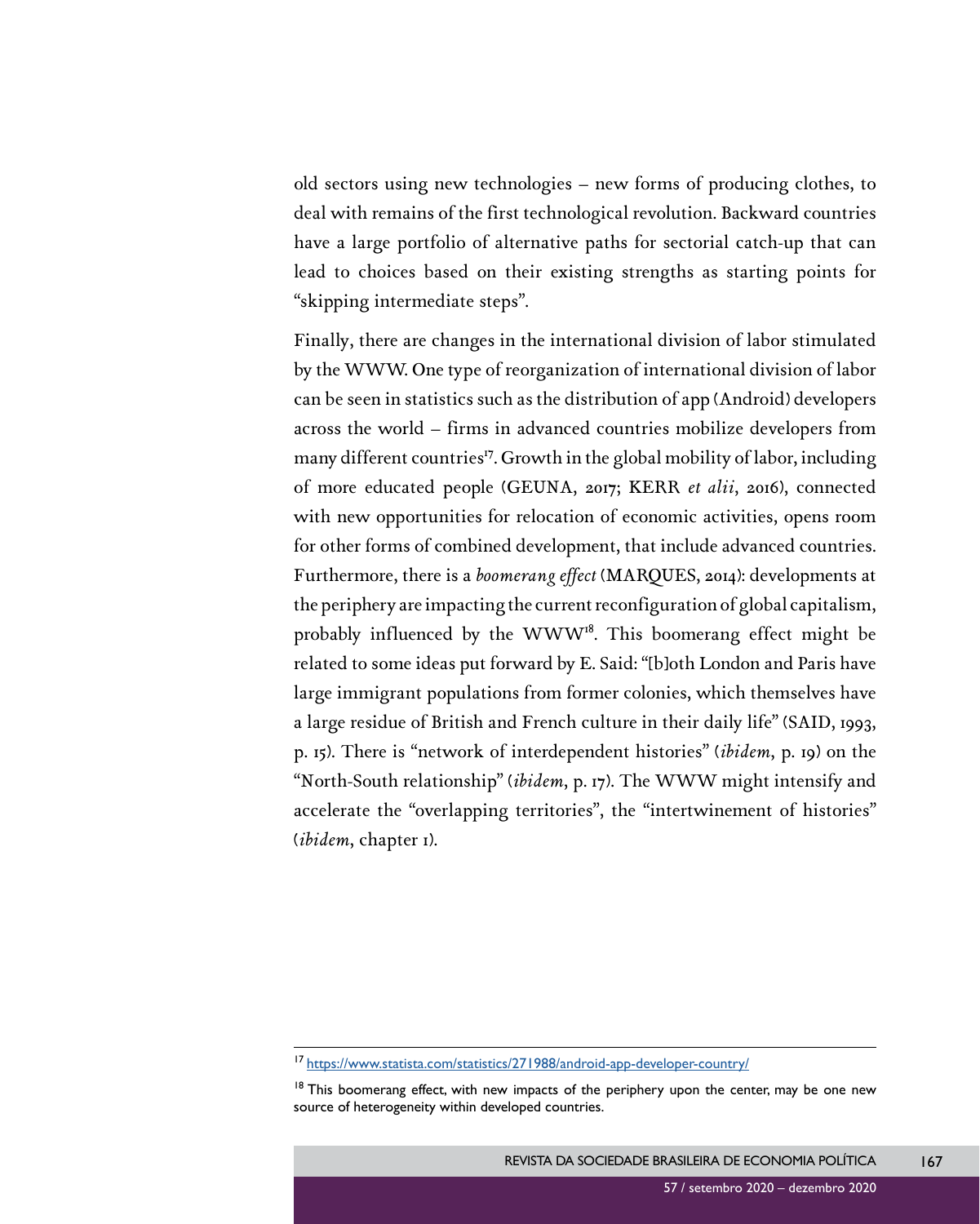## **5. Uneven and combined development as a methodological tool for contemporary research**

Contemporary capitalism is a heterogeneous system, with a broad periphery heterogeneously composed by different varieties of capitalism. Those varieties of capitalism are amalgams created by the combination of modern forms generated by six different technological revolutions that impacted previous traditional societies and have been transforming those societies and those amalgams again and again.

How to investigate those changes and other incoming changes derived from new technologies emerging now and diffusing sometime in the future? Uneven and combined development is a methodological tool for this investigation because it has a dynamics. This dynamics might be derived from the integration between Trotsky's concept and Kondratiev's insights of systematic technological change. Each new technological revolution, or each new GPT, created new levels of unevenness that start, repeatedly, exerting new external pressures on backward countries, feeding processes that create new amalgams between existing social formations and more modern forms. Technological revolutions also change the channels for combination, multiplying channels that break seclusion and feed interdependence – combined development assumes new forms and broader impacts. The process of inclusion of new countries and regions in global capitalism is far more complete today than during the debates between Kondratiev and Trotsky in the 1920s. A dynamic view of the uneven and combined development suggests that it is still operating, with new forms given the spread of nuclei of capital accumulation throughout the whole world.

In sum: dynamically, the results of uneven and combined process until now help the understanding of this process operating today – and globally reshaping the economic system. There are the expansion of global capitalism, other processes of hegemonic transition, new varieties of capitalism, including forms derived from a transition from non-capitalist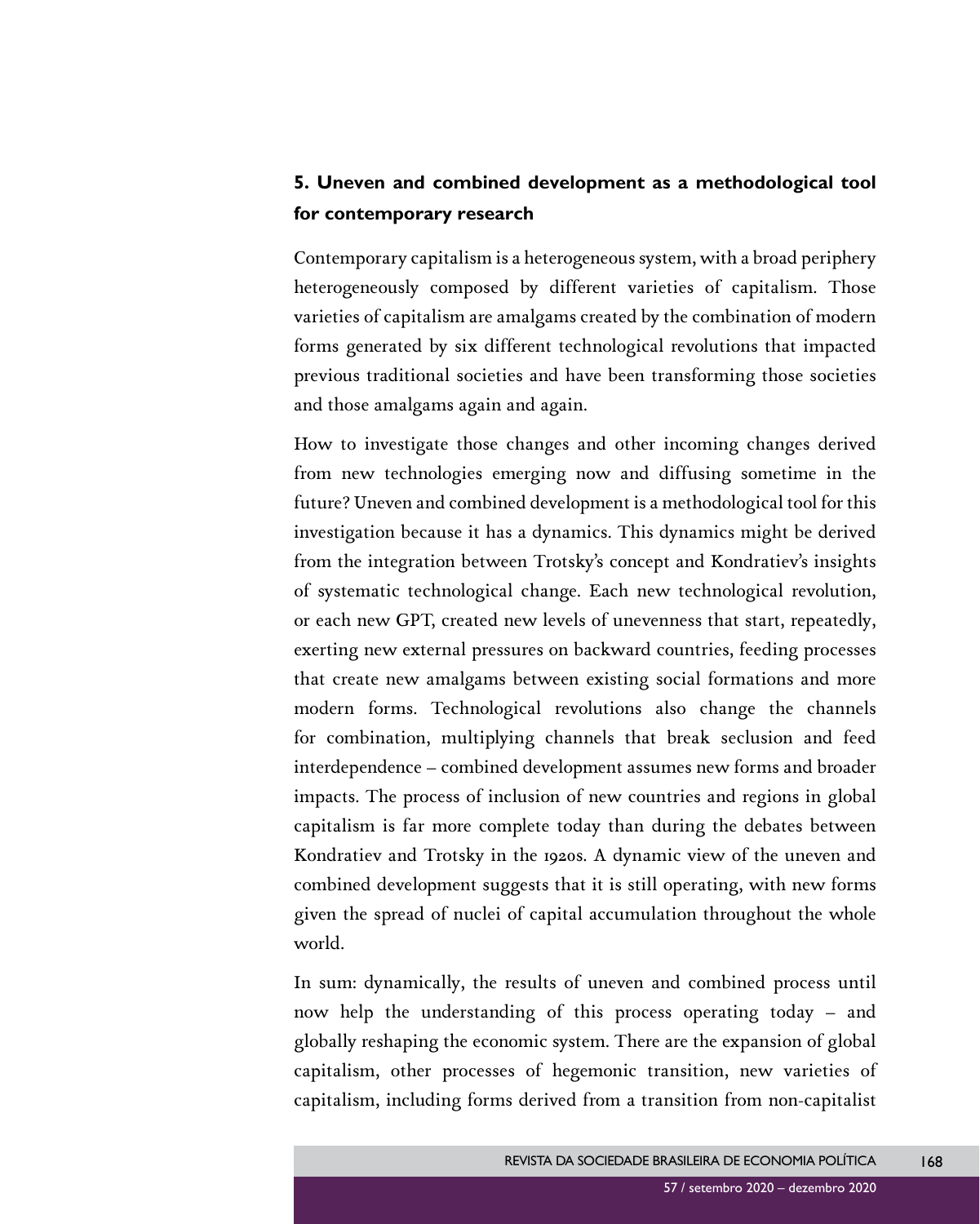economies (command economies as Stalinism and Maoism) towards new varieties of capitalism, possibilities of combination of new technologies with regressive social forms, possibilities of planned and organized processes of skipping intermediate stages and many unforeseen and unpredictable processes and new challenges.

One specific feature of economic dynamics at the periphery is the almost universal presence of traps and lock-ins that block development and feed process of falling behind. The literature of middle income trap (reviewed by DIAS, 2018) is an indicator of this global problem. The use of uneven and combined development as a methodological tool may help the investigation of this phenomenon because it gives the researchers ways to look to different aspects of this process. First, technological revolutions and new GPTs create new levels of unevenness, widening gaps with backward countries and triggering process of falling behind despite domestic policies of those countries at the periphery. Second, historical roots established by previous amalgams formed by the combination of modern forms with archaic forms may be the source of those lock-ins: previous income concentration in Latin American countries and South Africa or residues of the caste system in India are integrated in resulting amalgams that define a path that repeats itself over time, always blocking or limiting the inclusion of larger parts of their populations in the economy, squashing the expansion of domestic economies. Those amalgams will be impacted by new technological revolutions but the new outcomes can preserve the paths that in the past have blocked catch-up processes. Finally, technological revolutions at the center open opportunities to backward countries to build new sequences in the process of development, tailoring specific combinations of all available technologies to their absorptive capabilities.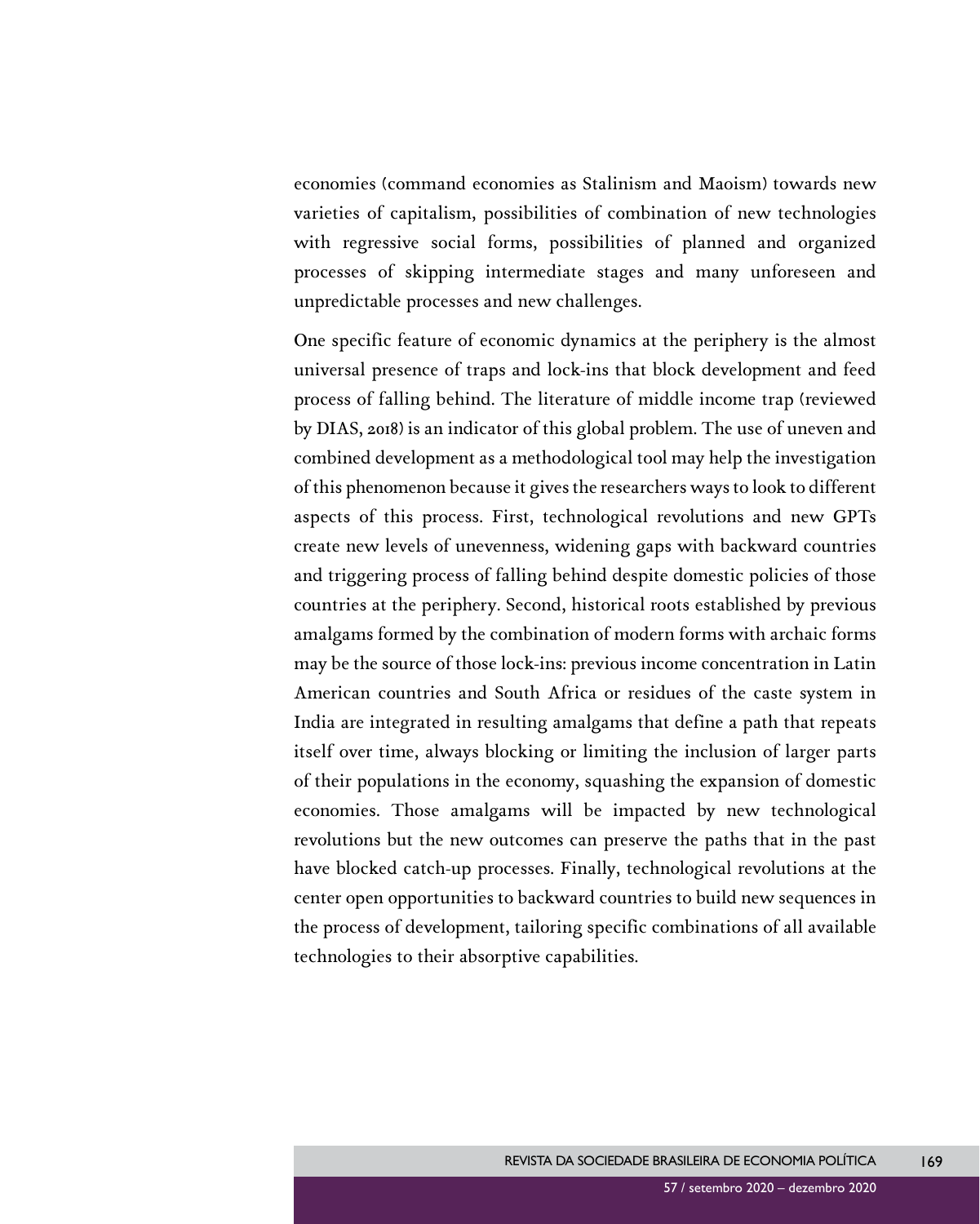#### **References**

ACHCAR, G. *The people want*: a radical exploration of the Arab uprising. London: Saqi Books, 2013.

AMSDEN, A. *Asia's next giant*: South Korea and late industrialization. New York/Oxford: Oxford University, 1989.

\_\_\_\_\_\_. *The rise of "the rest"*: challenges to the West from late-industrializing economies. Oxford: Oxford University, 2001.

BARNETT, V. "Trotsky, Kondratiev, and long waves", *Journal of Trotsky Studies*, n. 2, pp. 1-16, 1994.

\_\_\_\_\_\_. *Kondratiev and the dynamics of economic development*: long cycles and industrial growth in historical context. Hampshire: Macmillan Press Ltd, 1998.

BERGÈRE, M. C. "The Chinese bourgeoisie". *In*: FAIRBANK, J. (ed.) *The Cambridge History of China.* Volume 12. Cambridge: Cambridge University Press, 1983, pp. 721-825.

BRESNAHAN, T. "General purpose technologies". *In*: HALL, B. & ROSENBERG, N. (eds.) *Handbook of the economics of innovation*. Volume II. Amsterdam: North Holland, 2010, pp. 761-791.

BRITTO, G.; CAMARGO, O. S.; KRUSS, G. & ALBUQUERQUE, E. "Global interactions between firms and universities", *Innovation and Development*, v. 3, pp. 71-87, 2013.

BRITTO, J. N.; RIBEIRO, L. C. & ALBUQUERQUE, E. *Networks of international patent citations:* pattern of growth, self-organization and change. Belo Horizonte: Cedeplar-UFMG (Texto para Discussão 605), 2019.

CANTWELL, J. "Innovation and information technology in the MNE". *In*: RUGMAN, A. M. (ed.) *The Oxford Handbook of International Business*. Oxford: Oxford University Press (Second Edition), 2009, pp. 417-446.

CHANDLER JR., A. *The Visible Hand - The Managerial Revolution in America Business*. London: The Belknap Press of Harvard University Press, 1977.

COHEN, W. & LEVINTHAL, D. A. "Absorptive capacity: a new perspective on learning and innovation", *Administrative Science Quarterly*, 35, pp. 128-152, 1990.

DARWIN, J. *The Empire project*: the rise and fall of the British World-System, 1830-1970. Cambridge: Cambridge University Press, 2009.

DAVIDSON, N. "China: unevenness, combination, revolution?". *In*: DUNCAN, H. & RADICE, H. (eds.) *100 years of permanent revolution*: Results and Prospects. London: Pluto Press, 2006, pp. 211-229.

DAY, R. "The theory of long cycle: Kondratiev, Trotsky, Mandel", *New Left Review*, n. 99 (September-October), pp. 67-82, 1976.

DEUTSCHER, I. *Trotsky - o profeta desarmado*. Rio de Janeiro: Civilização Brasileira (1968), 1959.

DIAS, J. P. *Armadilha da renda média: teoria, indicadores e a experiência recente do Brasil*. Monografia de conclusão do curso de Ciências Econômicas, – FACE-UFMG, Belo Horizonte, 2018.

DJANKOV, S. "Russia's economy under Putin: from crony capitalism to state capitalism", *Policy Brief* 15-18. Washington: Peterson Institute for International Economics, 2015.

DRÈZE, J. & SEN, A. *India*: development and participation. Oxford: Oxford University, 2002.

DUNNING, J. & LUNDAN, S. *Multinational enterprises and the global economy*. Cheltenham: Edward Elgar (Second edition), 2008.

ERNST, D. *Innovation offshoring*: Asia's emerging role in Global Innovation Networks. Honolulu: East-West Center, 2006.

ESPING-ANDERSON, G. *The three worlds of welfare capitalism*. Cambridge: Polity, 1990.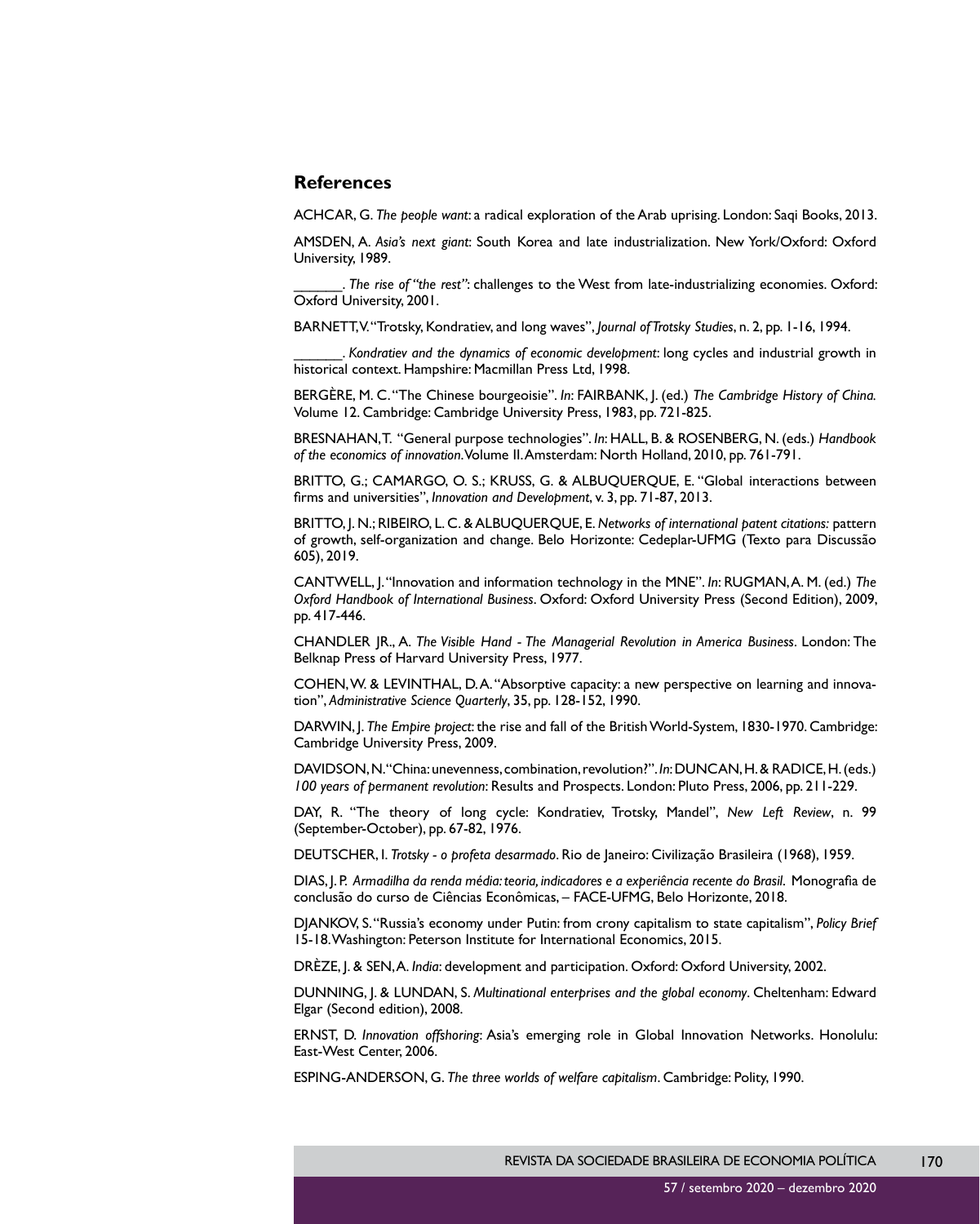FAIRBANK, J. "The creation of the treaty system". *In*: FAIRBANK, J. (ed.) *The Cambridge History of China*. Volume 10. Cambridge: Cambridge University Press, 1978, pp. 213-263.

FINE, B. & RUSTOMJEE, Z. *The political economy of South Africa*: from minerals-energy complex to industrialisation. London: Westview, 1996.

FREEMAN, C. & LOUÇÃ, F. *As time goes by:* from the industrial revolutions to the information revolution. Oxford: Oxford University, 2001.

FREY, C. *The technology trap: capital, labor and power in the age of automation*. Princeton: Princeton University Press, 2019.

FREY, C. B. & OSBORNE, M.A. "The future of employment: how susceptible are jobs to computerisation?", *Technological Forecasting & Social Change*, v. 114, pp. 254-280, 2017.

FURTADO, C.. *Economic Development of Latin America*: historical background and contemporary problems. Cambridge: Cambridge University Press, 1970.

\_\_\_\_\_\_. "Underdevelopment: to conform or to reform", In: MEIER, G. (ed.) *Pioneers of development*. Second Series. Oxford: Oxford University/World Bank, 1987.

\_\_\_\_\_\_. *Metamorfoses do capitalismo*. Rio de Janeiro: Discurso na Universidade Federal do Rio de Janeiro no recebimento do título de Doutor Honoris Causa, 2002. (available at: [http://www.redcel](http://www.redcelsofurtado.edu.mx)[sofurtado.edu.mx](http://www.redcelsofurtado.edu.mx)).

GERSCHENKRON, A. *Economic backwardness in historical perspective*. Cambridge: Harvard University, (1962) 1952.

\_\_\_\_\_\_. *Europe in the Russian mirror*: four lectures in economic history. Cambridge: Cambridge University Press, 1970.

GEUNA, A. (ed.) *Global mobility of research scientists*. Amsterdam: Elsevier, 2017.

GREENSTEIN, S. *How the internet became commercial*: innovation, privatization and the birth of a new network. Princeton: Princeton University Press, 2015.

HYMER, S. *The International Operations of National Firms*: A study of direct foreign investiment. Cambridge: MIT Press (1976), 1960.

\_\_\_\_\_\_. "The efficiency (contradictions) of multinational corporations", *American Economic Review*, v. 60, n. 2, pp. 441-448, 1970.

\_\_\_\_\_\_. "The Internationalization of Capital", *Journal of Economic Issues*, v. 6, n. 1, pp. 91-111, 1972.

KERR, S. P; KERR, W.; ÖZDEN, Ç. & PARSONS, C. "Global talent flows", *Journal of Economic Perspectives*, v. 30, n. 4, pp. 83-106, 2016.

KING, L. P. & SZELÉNYI, I. "Post-communist economic systems". *In*: SMELSER, N. & SWEDBERG, R. (eds.) *The handbook of economic sociology*. Princeton/New York: Princeton University Press/Russel Sage Foundation (Second Edition), 2005, pp. 205-229.

KNEI-PAZ, B. *The social and political thought of Leon Trotsky*. Oxford: Oxford University Press, 1978.

KONDRATIEV, N. D. *The world economy and its conjunctures during and after the war*. Moscow: International Kondratiev Foundation (2004), 1922.

\_\_\_\_\_\_. "The Long Waves in Economic Life", *Review of Economic Statistics*, v. 17, n. 35, pp. 105-115 (1935), 1926a.

\_\_\_\_\_\_. "Long cycles of economic conjuncture". *In*: MAKASHEVA, N.; SAMUELS, W. & BARNETT, V. (eds.) *The works of Nikolai D. Kondratiev*. London: Pickering and Chato (1998), 1926b, pp. 25-60.

\_\_\_\_\_\_. "La dynamique des prix des produits industriels et agricoles". *In*: FONTVIELLE, L. (ed.) *Les grands cycles de la conjoncture*. Paris: Economica (1992) 1928, pp. 377-492.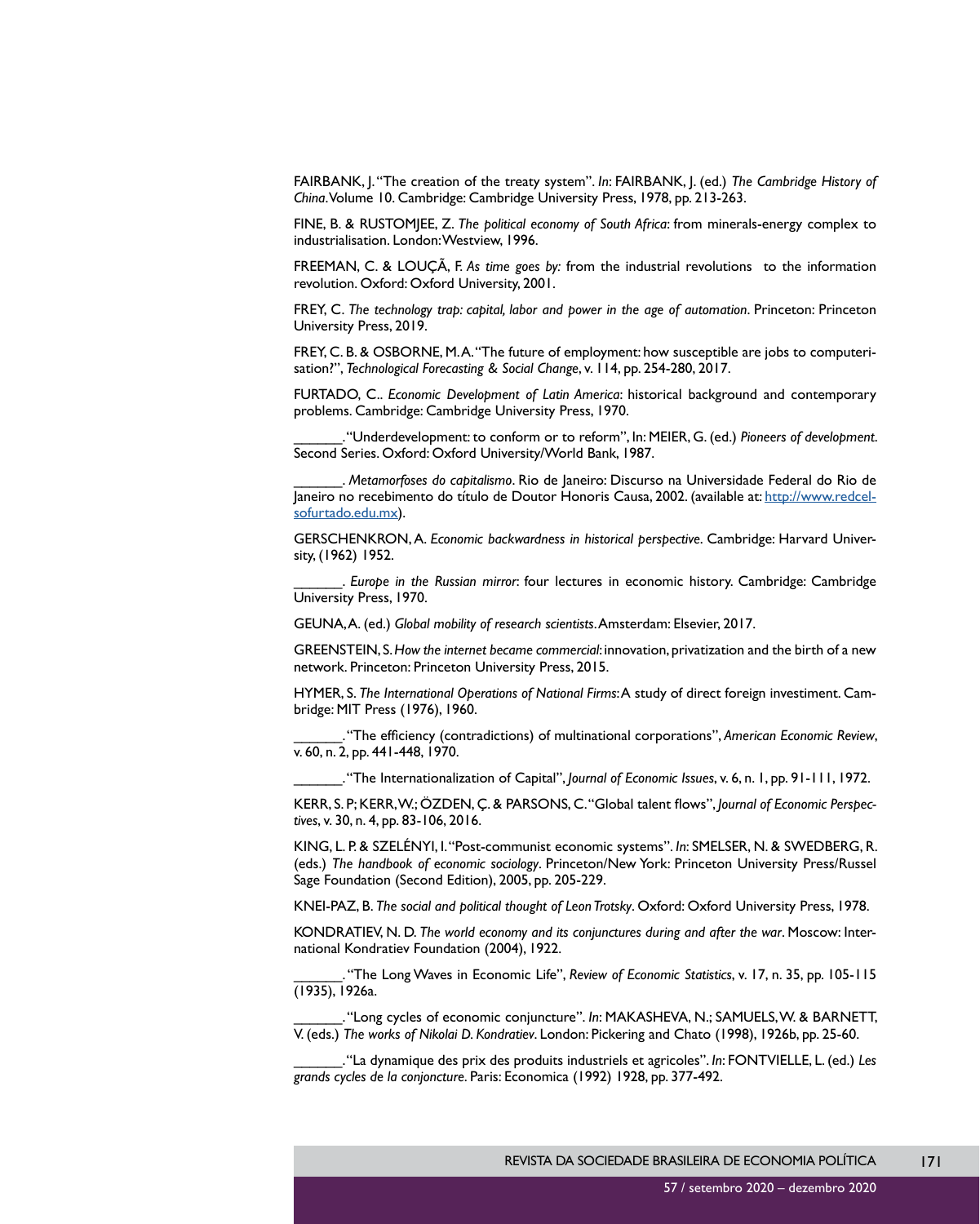KUO, T. & LIU, K. "Self-strengthening: the pursuit of Western technology". *In*: FAIRBANK, J. (ed.) *The Cambridge History of China*. Volume 10. Cambridge: Cambridge University Press, 1978, pp. 491-542.

LEE, K. *Schumpeterian analysis of economic catch up*: knowledge, path-creation, and the middle-income trap. Cambridge: Cambridge University Press, 2013.

LEE, K. & MALERBA, F. "Catch-up cycles and changes in industrial leadership: windows of opportunity and responses of firms and countries in the evolution of sectoral systems", *Research Policy,* v. 46, pp. 338-351, 2017.

LINDEN, M. "Gerschenkron's secret: a research note", *Critique*, v. 40, n. 4, pp. 553-562, 2012.

LOUÇÃ, F. "Nikolai Kondratiev and the early consensus and discussions about history and statistics", *History of Political Economy*, v. 31, n. 1, pp. 169-205, 1999.

MAKASHEVA, N.; SAMUELS, W. & BARNETT, V. (eds.) *The works of Nikolai D. Kondratiev*. London: Pickering and Chato, 1998.

MANDEL, E. *O capitalismo tardio*. São Paulo: Abril Cultural, (1982) 1972.

MARQUES, S. F. *Mudanças na clivagem centro-periferia e o efeito bumerangue*: o impacto da periferia na reconfiguração sistêmica do capitalismo no século XXI. Tese (Doutorado em Economia) – Cedeplar, UFMG, Belo Horizonte, 2014.

MARX, K. *Capital*. Volume I. London: Penguin Books (1976), 1867.

MARX, K. & ENGELS, F. *Manifesto* (available at [https://www.marxists.org/archive/marx/works/1848/](https://www.marxists.org/archive/marx/works/1848/communist-manifesto/index.htm) [communist-manifesto/index.htm\)](https://www.marxists.org/archive/marx/works/1848/communist-manifesto/index.htm), 1848. Access in May 20 2019.

MCKINSEY GLOBAL INSTITUTE. *A future that works: automation, employment and productivity.* Brussels/San Francisco/Shangai: McKinsey Global Institute, 2017.

MYERS, R. & WANG, Y. "Economic developments 1644-1800" In: PETERSON, W. (ed.) *The Cambridge History of China*. Volume 9, Part 1: The Ch'ing Empire to 1800. Cambridge: Cambridge University Press, 2002, pp. 563-646,

NAUGHTON, B. *The Chinese economy*: transitions and growth. Cambridge/London: The MIT Press, 2007.

NELSON, R. (ed.) *National innovation systems*: a comparative analysis. New York, Oxford: Oxford University, 1993.

OECD. *Interconnected economies*: benefiting from global value chains. Paris: OECD, 2013.

OECD Science, Technology and Industry Outlook 2016. Paris: OECD Publishing, 2016. (disponível em [http://dx.doi.org/10.1787/sti\\_in\\_outlook-2016-en](http://dx.doi.org/10.1787/sti_in_outlook-2016-en))

\_\_\_\_\_\_. *The next production revolution*: implications for governments and business. Paris: OECD, 2017.

OHKAWA, K. & KOHAMA, H. *Lectures on developing economics*: Japan's experience and its relevance. Tokyo: University of Tokyo, 1989.

PANITCH, L. & GINDIN, S. *The making of global capitalism*: the political economy of American empire. London: Verso, 2012.

PEREZ, C. "Technological revolutions and techno-economic paradigms", *Cambridge Journal of Economics*, v. 34, n. 1, pp. 185-202, 2010.

PEREZ, C. & SOETE, L. "Catching up in technology: entry barriers and windows of opportunity" In: DOSI, G.; FREEMAN, C. & NELSON, R. *et alii*. (eds.). *Technical change and economic theory*. London: Pinter, 1988, pp. 458-479.

RAYCHAUDHURI, T. "The mid-eighteenth background" In: KUMAR, D. (ed.) *The Cambridge Economic History of India.* Volume 2 - c. 1757-2003. Cambridge: Cambridge University Press, 1983, pp. 3-35.